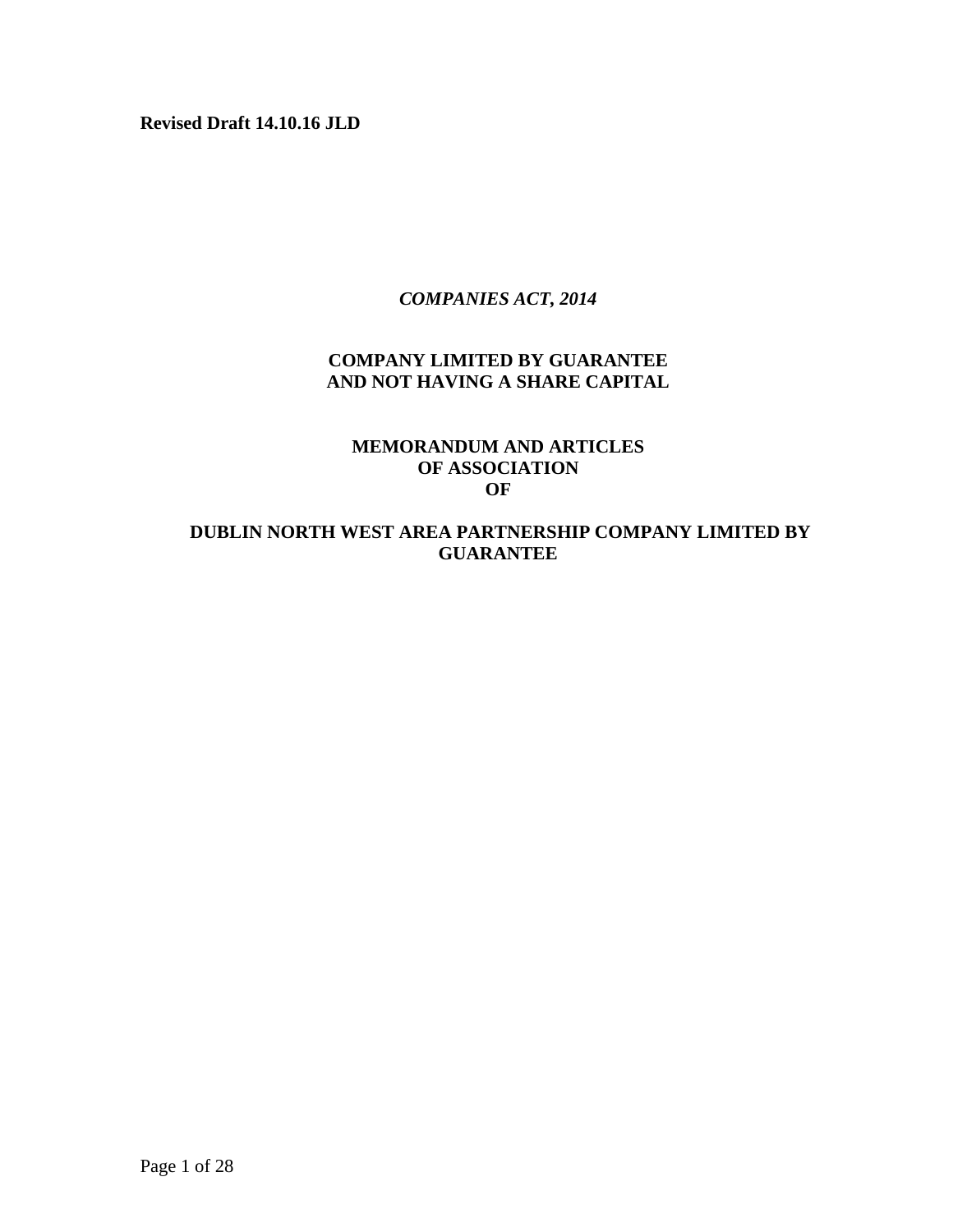**Certificate of Incorporation No. 219145**

### *COMPANIES ACT 2014*

# **COMPANY LIMITED BY GUARANTEE AND NOT HAVING A SHARE CAPITAL**

#### **MEMORANDUM OF ASSOCIATION OF**

# **DUBLIN NORTH WEST AREA PARTNERSHIP COMPANY LIMITED BY GUARANTEE**

- 1. The name of the Company is Dublin North West Area Partnership Company Limited by Guarantee.
- 2. .
- 3. The company is a company limited by guarantee registered under Part 18 of the Companies Act 2014.
- 4. The main object of the Company is to promote, support, assist and engage in (a) social development, (b) enterprise development to facilitate rural and urban regeneration or (c) community development, designed to benefit and promote the welfare of local communities or to deal with the causes and consequences of social and economic disadvantage or poverty.
- 5. The following objects set out hereafter are exclusively subsidiary and ancillary to the main object set out above and these objects are to be used only for the attainment of that main object and any income generated there from is to be applied for the main object only:
	- 5.1 to promote social inclusion through community initiatives and through inputting as required into policy formulation at the local and national levels;
	- 5.2 to promote economic development and to increase employment and enterprise, including and in particular through the provision of education and training and to input as required into policy formulation at the local and national levels;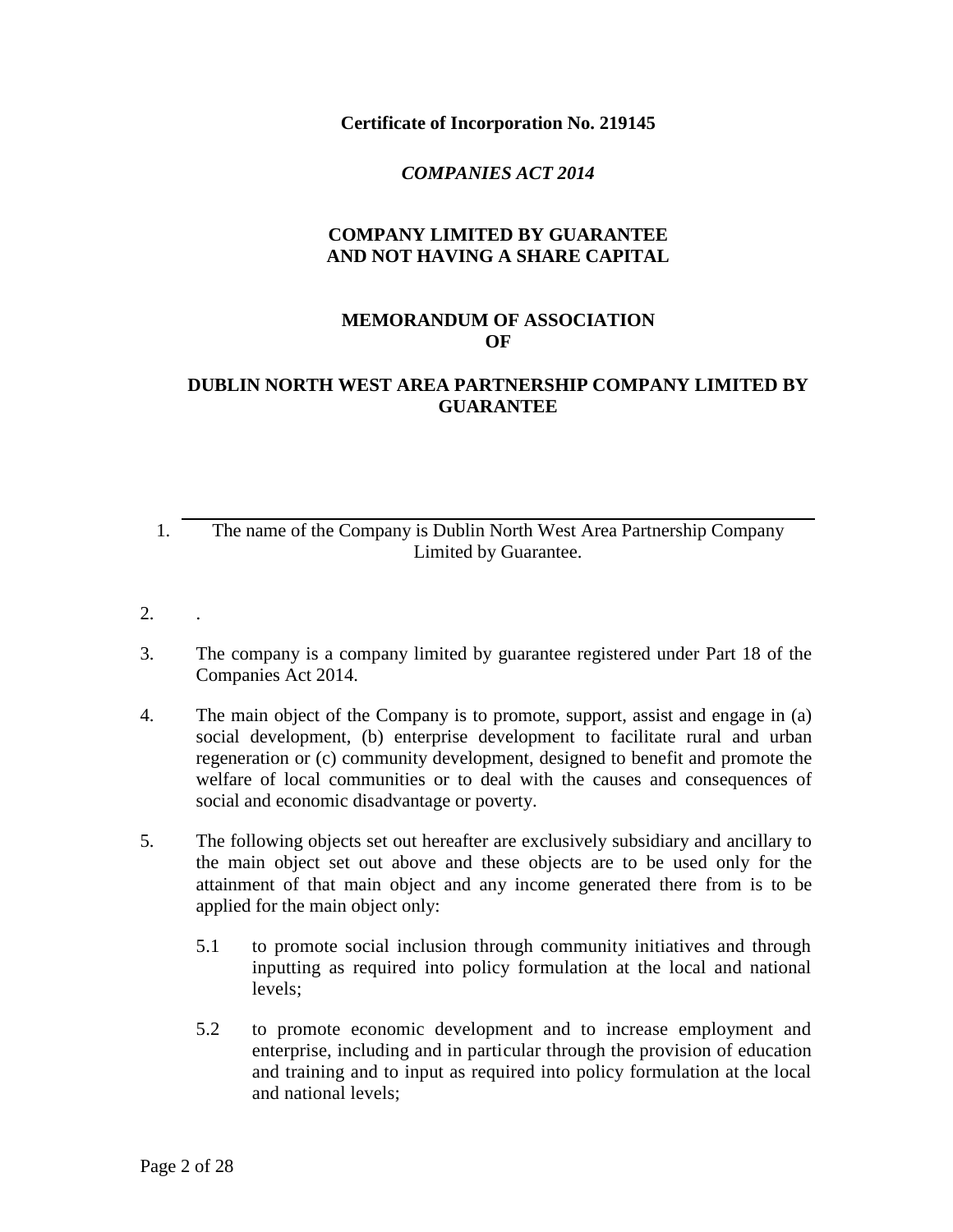- 5.3 to promote wider participation in voluntary activity and to promote the networking of community and voluntary organisations;
- 5.4 to provide local community rural development and or local community urban development through community initiatives for social, economic and cultural renewal;
- 5.5 to promote social inclusion, to promote economic development, to increase employment and enterprise, including and in particular through the provision of education and training and promote wider participation in voluntary activity;
- 5.6 to provide support through initiatives involving the allocation of grant monies;
- 5.7 to have regard to the strategic objectives as set out in the National Rural Development Programme and or the Local Development Social Inclusion Programme and such other extending or replacing Programmes as may from time to time be adopted by the Government of Ireland;
- 5.8 to work as a non-exclusive development agency in conjunction and liaison with State agencies, structures and local authorities in seeking to achieve its objectives;
- 5.9 to adopt a cohesive approach with other national and local agencies, including Local Enterprise Offices and in particular the Local Community Development Committees , to ensure an integrated approach to service delivery at local level;
- 5.10 to support the development of resource based activities including business, tourism and forestry;
- 5.11 to promote equality of opportunity in the assessment of applications for aid; and
- 5.12 to promote, support, assist and engage in activities in support of the development of infrastructure.
- 6. The following are the powers of the Company:
	- 6.1 To raise funds by appealing for and inviting contributions (whether periodical or otherwise, absolute or conditional) from any person or body by way of donation, covenant, grant, loan, legacy or subscription and to accept donations upon any special trusts within the limits of the objects for which the Company is established.
	- 6.2 To accept subscriptions and donations (whether of real or personal estate) and devises and bequests for all or any of the purposes aforesaid and to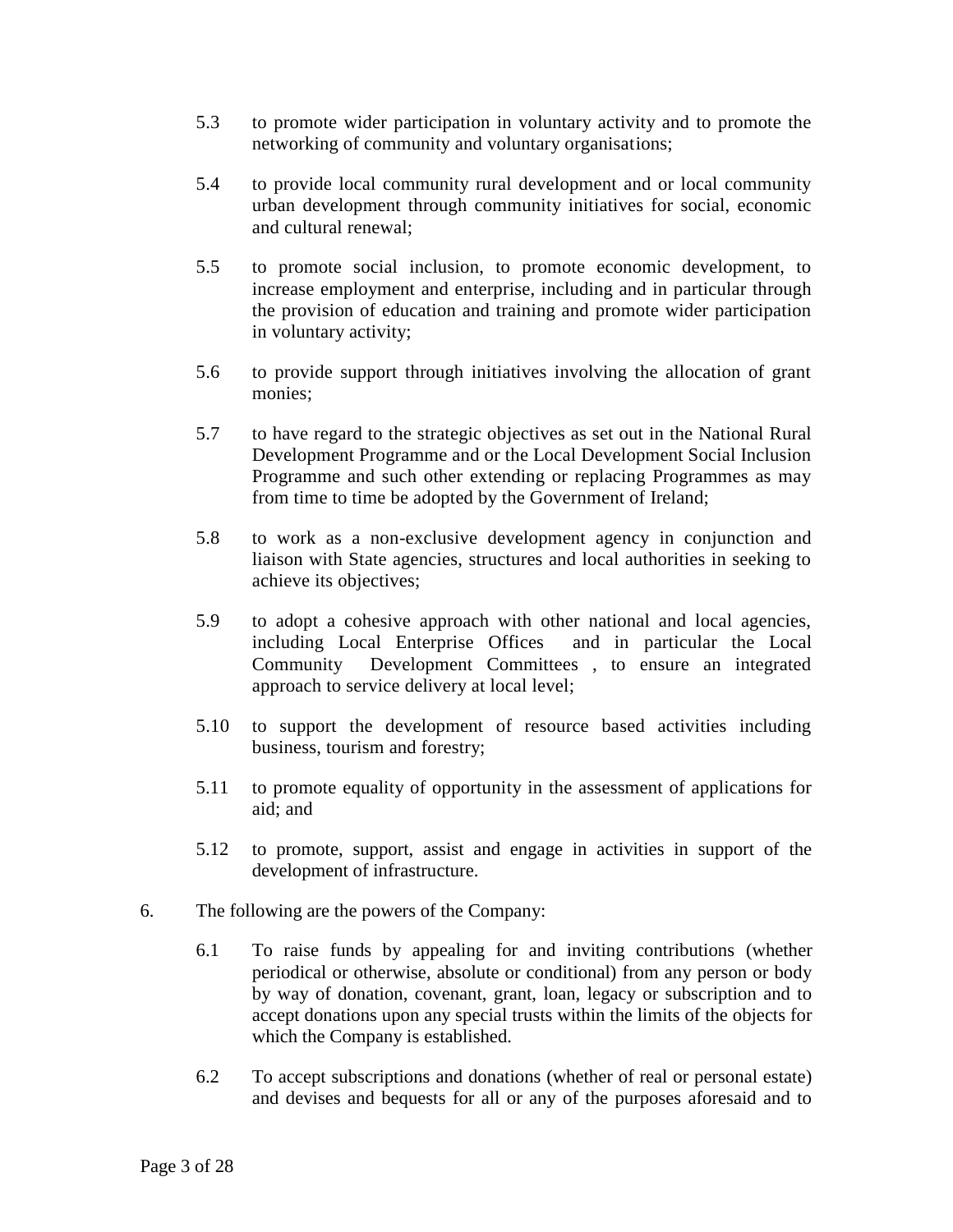sell and dispose of, to lease and accept surrenders of leases of and manage all real estate (including leaseholds) so received and not required to be or capable of being occupied for the purposes of the Company and generally to manage, invest and expend all monies belonging to the Company in furtherance of its main objects.

- 6.3 To invest and deal with the monies of the Company not immediately required for the purposes of its objects in or upon such investments, securities or property or otherwise in such manner as may be thought fit and to manage and deal in same as may be thought fit by the Company, subject to such conditions (if any) as may for the time being be imposed or required by law and PROVIDED THAT prior approval is obtained from the Revenue Commissioners where it is intended to accumulate capital for a period in excess of two years.
- 6.4 To take and hold shares in any other company or companies having objects similar to the main objects of this Company.
- 6.5 To maintain and operate bank accounts and to draw, accept, endorse and issue cheques and other negotiable or transferable instruments.
- 6.6 To make, draw, accept, endorse, issue, discount, and otherwise deal with promissory notes, bills of exchange, cheques, letters of credit, circular notes and other mercantile instruments.
- 6.7 To raise or borrow money, and to secure the payment of money by the issue of or upon debentures or debenture stock, perpetual, terminable or otherwise, or bonds or other obligations, charged or not charged upon, or by mortgage, charge, hypothecation, lien or pledge of the whole or any part of the undertaking, property, assets and rights of the Company, both present and future, and generally in such other manner and on such terms as may seem expedient, and to issue any of the Company's securities, for such consideration and on such terms as may be thought fit, including the power to pay interest on any money so raised or borrowed, and also by a similar mortgage, charge, hypothecation, lien or pledge, to secure and guarantee the performance by the Company of any obligation or liability it may undertake, and to redeem or pay off any such securities.
- 6.8 To guarantee, support or secure, whether by personal covenant or by mortgaging or charging all or any part of the undertaking, property and assets (present and future) of the Company, or by all such methods, the performance of the obligations of and the repayment or payment of the principal amounts and interest of any person, firm or company or the dividends or interest of any securities, including (without prejudice to the generality of the foregoing) any company which is the Company's holding company or a subsidiary or associated company.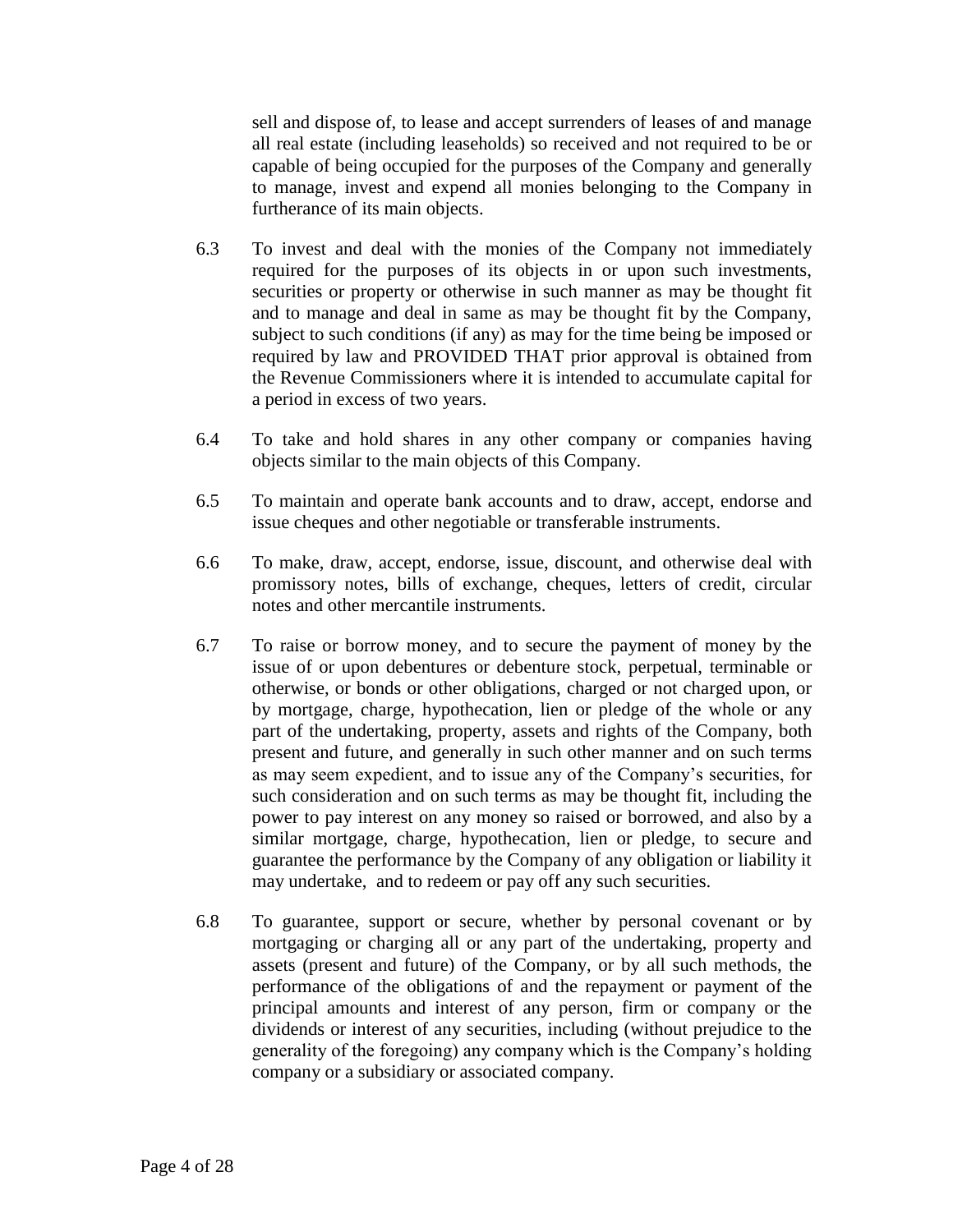- 6.9 To create, maintain, invest and deal with any reserve or sinking funds for redemption of obligations of the Company, or for depreciation of works or stock, or any other purpose to advance the objects of the Company.
- 6.10 To accumulate capital for any purposes of the Company, and to appropriate any of the Company's assets to specific purposes, either conditionally or unconditionally, PROVIDED THAT prior approval is obtained from the Revenue Commissioners where it is intended to accumulate capital for a period in excess of two years.
- 6.11 To co-operate with other charities, voluntary bodies and statutory authorities operating in furtherance of these objects or of similar charitable purposes and to exchange information and advise them.
- 6.12 To make donations for charitable purposes either in cash or assets which the Company may deem expedient.
- 6.13 To amalgamate with any other charitable company whose objects are similar to those of this company.
- 6.14 To purchase or otherwise acquire lands, buildings, premises of every nature and kind for any estate or interest therein and to mortgage, sell, lease or otherwise dispose of same as the Company may think fit, and to insure, repair, protect, renew and safeguard such property as the Company may think fit.
- 6.15 To construct all buildings and conveniences, whether of a permanent or temporary nature, which may seem directly or indirectly conducive to any of the Company's main objects, and to conduct, hold or promote meetings, lectures, shows and exhibitions to further the Company's main objects.
- 6.16 To construct, erect, enlarge, build, acquire and maintain houses and other buildings and works and to alter and improve the same including any existing buildings; to provide the same with such facilities as the Company deems appropriate and with light, water, drainage and all other necessaries, and to maintain the same.
- 6.17 To acquire by purchase, exchange, lease, fee farm grant or otherwise, either for an estate in fee simple or for any less estate or interest, whether immediately or reversionary, and whether vested or contingent any lands, tenements or hereditaments of any tenure, whether subject or not to any charges or encumbrances and to hold, afforest, farm and work or manage or to sell, let, alienate, mortgage, lease or charge land, houses, property, shops, flats, maisonettes, reversions, interests, annuities, life policies and any other property real or personal, movable or immovable, either absolutely or conditionally and either subject to or not to any mortgage, charge, ground rent or other rents or encumbrances and to pay for any lands, tenements, hereditaments or assets acquired by the Company in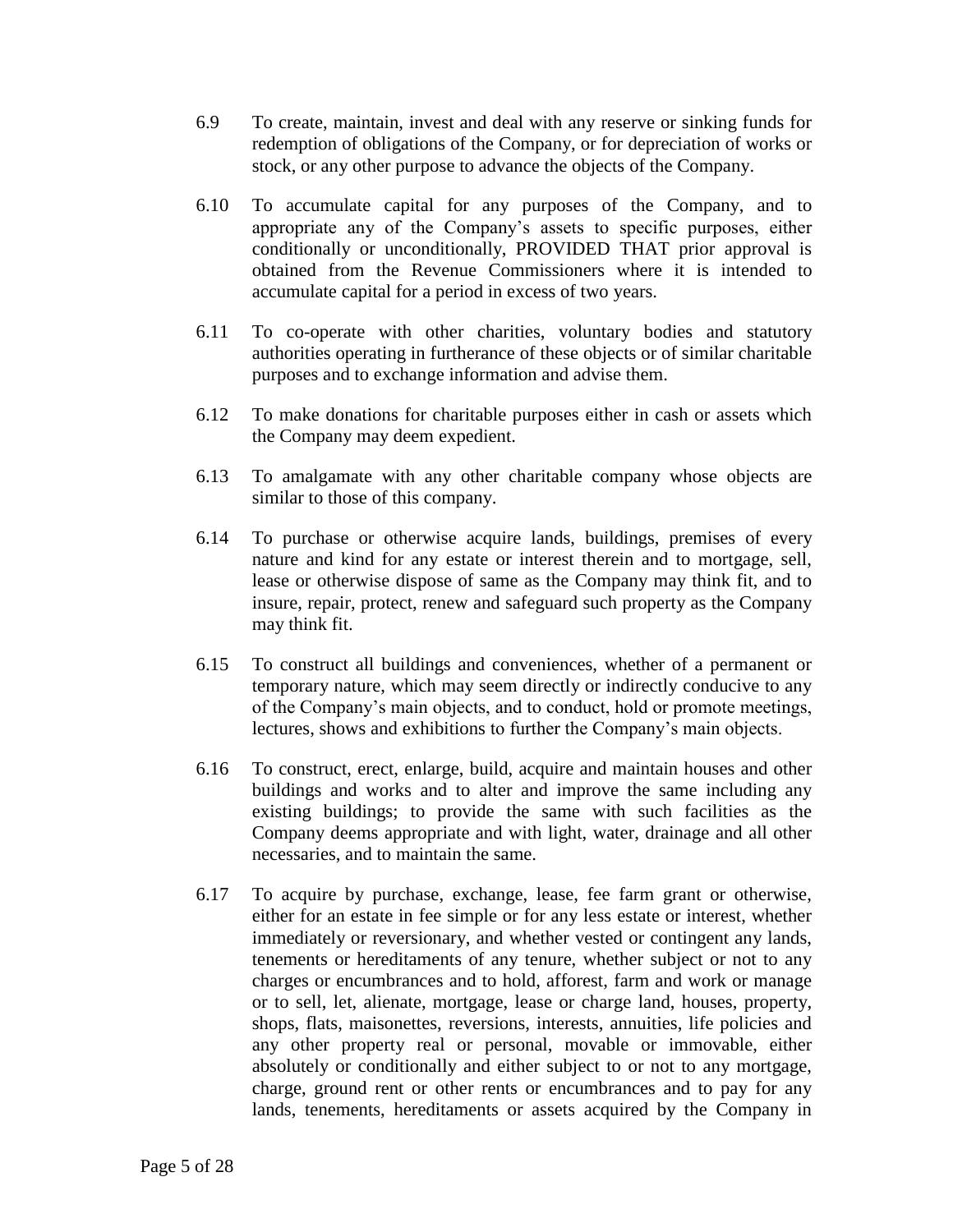cash or debentures or obligations of the Company, whether fully paid or otherwise, or in any other manner.

- 6.18 To develop and turn to account any land acquired by the Company or in which it is interested in any manner it deems fit including, without limitation, by laying out and preparing same for building purposes, constructing, improving, maintaining, decorating, altering, pulling down and fitting out buildings and structures, and by planting, paving, draining, cultivating or farming same and by construction of lakes and other water features, and altering or improving bridges, watercourses, reservoirs and wharves and to provide gardens, greenhouses and grounds for recreation and amusement.
- 6.19 To furnish and provide the Company's property with such equipment, furniture, machinery and property of every description as the Company may think desirable for its purposes.
- 6.20 To acquire, develop and produce copyrights, inventions, rights or productions, licences and privileges and other rights and interests in the publication, display, recording, presentation and reproduction of works or music, pictures, books, songs, art, films, videos, computer programmes, computer data and other works, to deal with such rights and interests, to grant licences or copyright in respect of any property of the Company, to buy, sell and deal in musical instruments, musical manuscripts, scores and/or parts published or otherwise, to make all necessary arrangements, agreements and contracts with the publishers and owners of the copyrights and to act as musical, educational and artistic agents.
- 6.21 To incorporate any company or companies in the State for the purpose of acquiring all or any of the property or liabilities of the Company, or of undertaking any business or operations which may appear likely to assist or benefit the Company or to enhance the value of or render more profitable any property, assets or business of the Company, or for any other purpose which may seem directly or indirectly calculated to benefit the Company.
- 6.22 To purchase or otherwise acquire and carry on the whole or any part of the business, property, goodwill and assets of any company carrying on or proposing to carry on any business which the Company is authorised to carry on or which can be conveniently carried on in connection with the same, or may seem calculated directly or indirectly to benefit the Company, or possessed of property suitable for the purposes of the Company, and as part of the consideration for any of the acts or things aforesaid or property acquired to undertake all or any of the liabilities of such company or to acquire an interest therein, amalgamate with, or for co-operation, or for mutual assistance with any such company and to give, issue or accept cash or any shares, debentures or other securities that may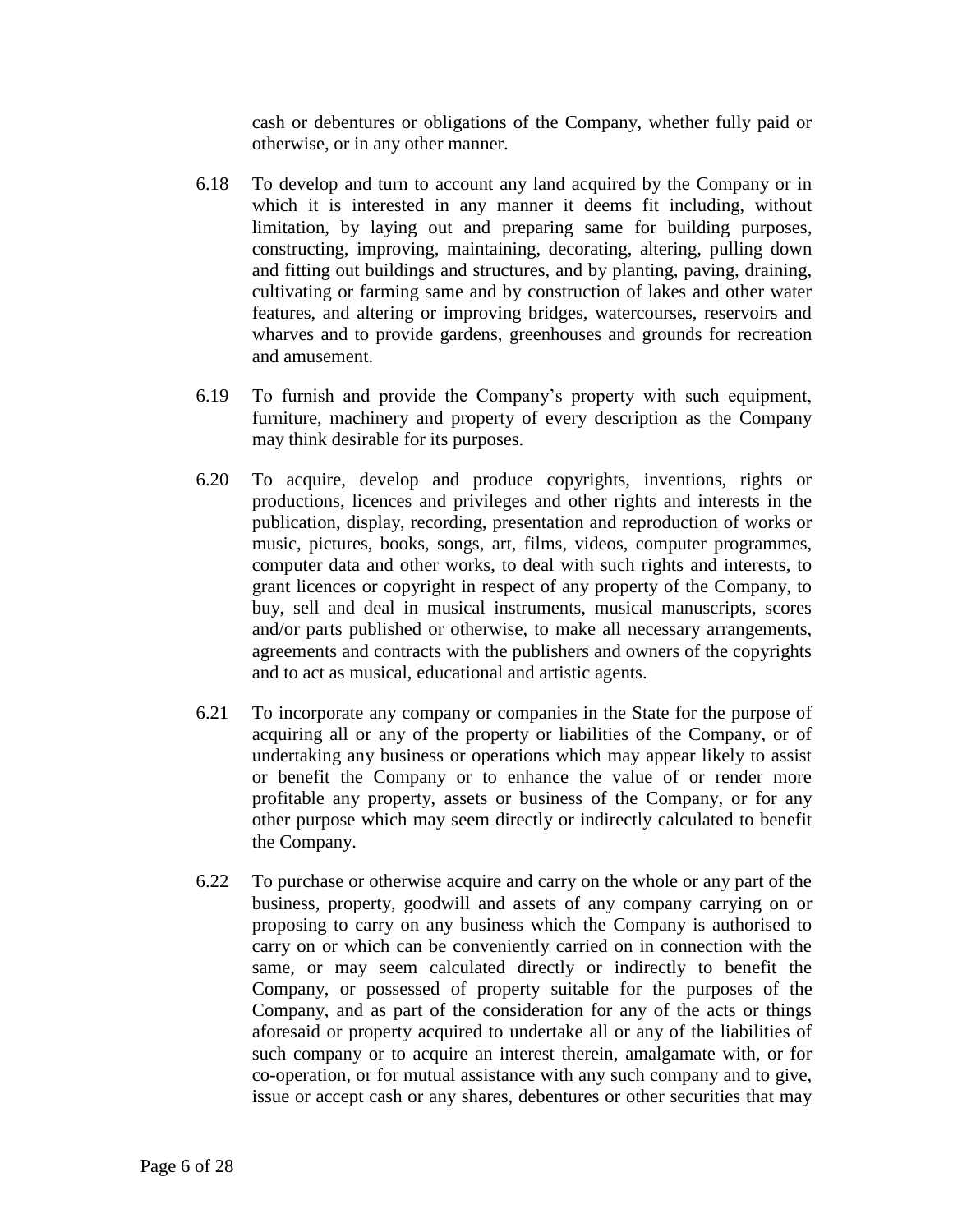be agreed upon, and to hold and retain or sell, mortgage and deal with any shares, debentures or securities so received.

- 6.23 To enter into arrangements, agreements, contracts and engagements with individuals, administrators, managers, groups, unincorporated associations or societies, statutory or corporate bodies, State or semi-State bodies or other persons or authorities necessary and proper for the carrying into effect of the main objects mentioned in this memorandum and subject to the terms of such arrangement, agreements, contracts and engagements to sell any resulting rights acquired by the Company as it thinks fit.
- 6.24 To apply to any Government or any Minister or any other person or bodies for the advance of monies by way of grant to finance the work of the Company and to apply such monies accordingly subject to any conditions or restrictions which may be attached to such grant.
- 6.25 To enter into any arrangements with any Government or authority, supreme, municipal, local or otherwise, or company that may seem conducive to the Company's main objects, and to obtain from any such Government authority or company, any charters, contracts, decrees, rights, privileges and concessions and to carry out, exercise and comply with any such arrangements, charters, contracts, decrees, rights, privileges and concessions.
- 6.26 To advise and co-operate as appropriate with any relevant Government Departments or authorities on any matters concerned directly or indirectly with the main objects of the Company.
- 6.27 To carry out researches, investigations and experimental work of every description in relation to any of the main objects herein mentioned.
- 6.28 To engage in any kind of publicity for the purposes of fostering the main objects of the Company and to publish on the internet, print, produce, manufacture, direct, broadcast, publish and distribute and arrange the printing or other means of production or reproduction, publication and distribution of any literature, catalogues, programmes, music, periodicals, films, videos, television programmes, sound recordings, computer programmes, books, posters or leaflets as the Company thinks fit.
- 6.29 To employ such persons to perform such duties on such terms as the Company may think fit including agents either within or outside the State and remunerate any person, firm or company rendering services to the Company either by payment or otherwise and to prepare and implement a scheme or schemes in respect of the granting of pensions, gratuities and other allowances on retirement to or in respect of the staff of the Company and pay all or any of the expenses incurred in connection with the formation, promotion, incorporation or administration of the Company;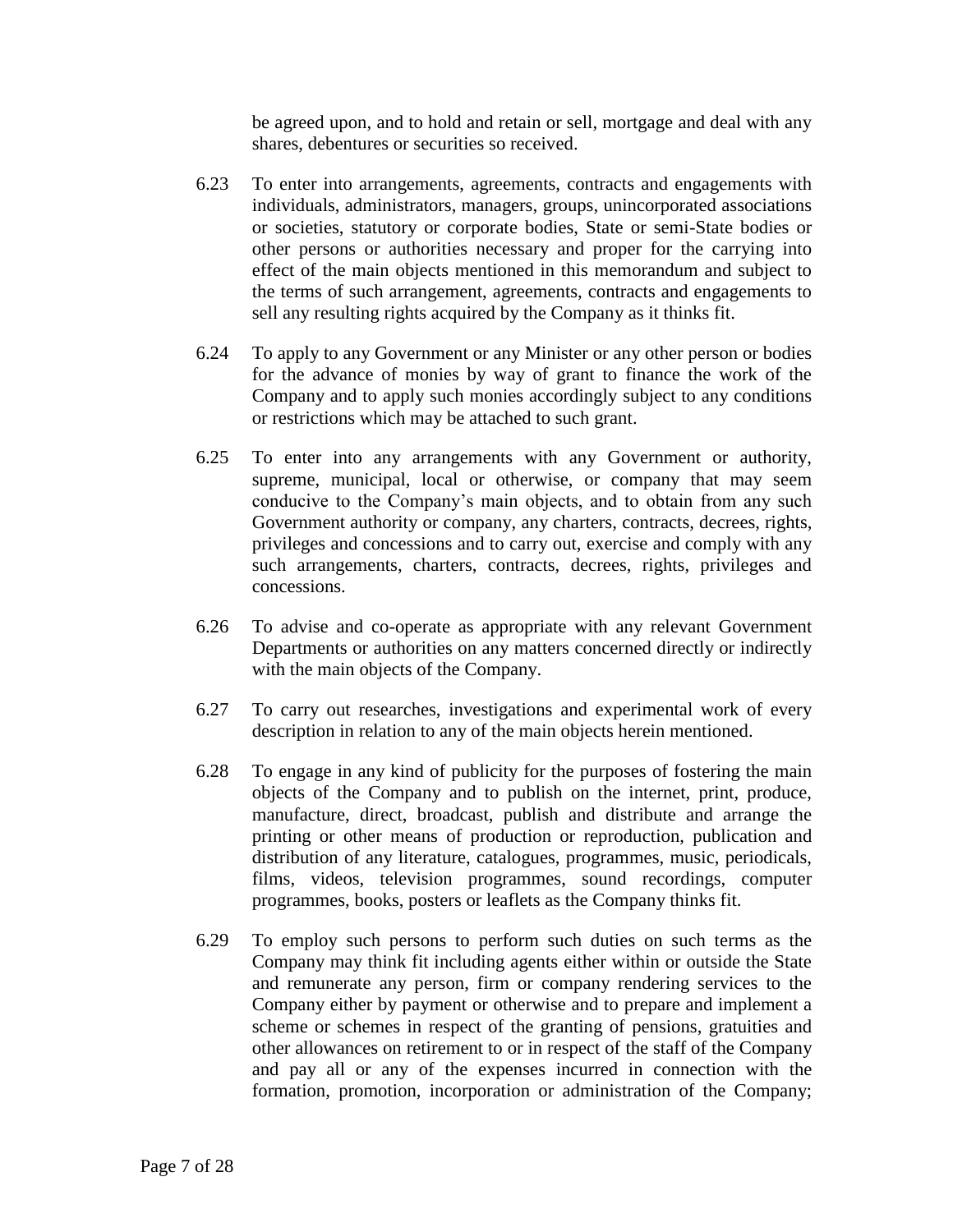the remuneration, tenure of office and other conditions of service of every person appointed or engaged by the Company shall be such as the Company shall determine having regard to norms applying to similar posts in the public and private sectors.

- 6.30 To grant pensions, gratuities, allowances or charitable aid to any person who may have served the Company as an employee, or to the wives, husbands, children or other dependants of such person including forming and contributing to any person, provident and benefit funds or insurance schemes for the benefit of such persons.
- 6.31 To procure the Company to be registered or recognised in any foreign country, colony, dependency or place.
- 6.32 To establish and organise branches and subsidiaries of the Company.
- 6.33 To appoint and constitute such advisory councils as the Board of Directors may think fit.
- 6.34 To pay all and any expenses, including project management and legal expenses of, incidental to or incurred in connection with the drafting of the Company's Memorandum and Articles of Association, the formation and incorporation of the Company, the obtaining of legal and other advice on the governance of the Company, the raising of its loan or other capital, the attainment of charitable status and, generally, any other expenses directly or indirectly related to the establishment of the Company and to contract with any person or company to pay the same.
- 6.35 To do all or any of the above things in any part of the world, and as principals, agents, contractors, trustees or otherwise, and either by or through trustees, agents, sub-contractors or otherwise and either alone, in partnership or in conjunction with any person or company, and to contract for the carrying on of any operation connected with the Company's main objects by any person or company.
- 6.36 To carry on any business which may seem to the Company capable of being conveniently carried on in connection with its objects or calculated directly or indirectly to enhance the value of or render profitable any of the Company's property, rights or interests.
- 6.37 To do all such other things as may be deemed incidental or conducive to the attainment of the main objects.

And it is hereby declared that in the construction of this Clause and Clauses 2 and 3, the word "company", except where used in reference to this Company, shall be deemed to include any person or partnership or other body of persons, whether incorporated or not incorporated and whether domiciled in Ireland or elsewhere,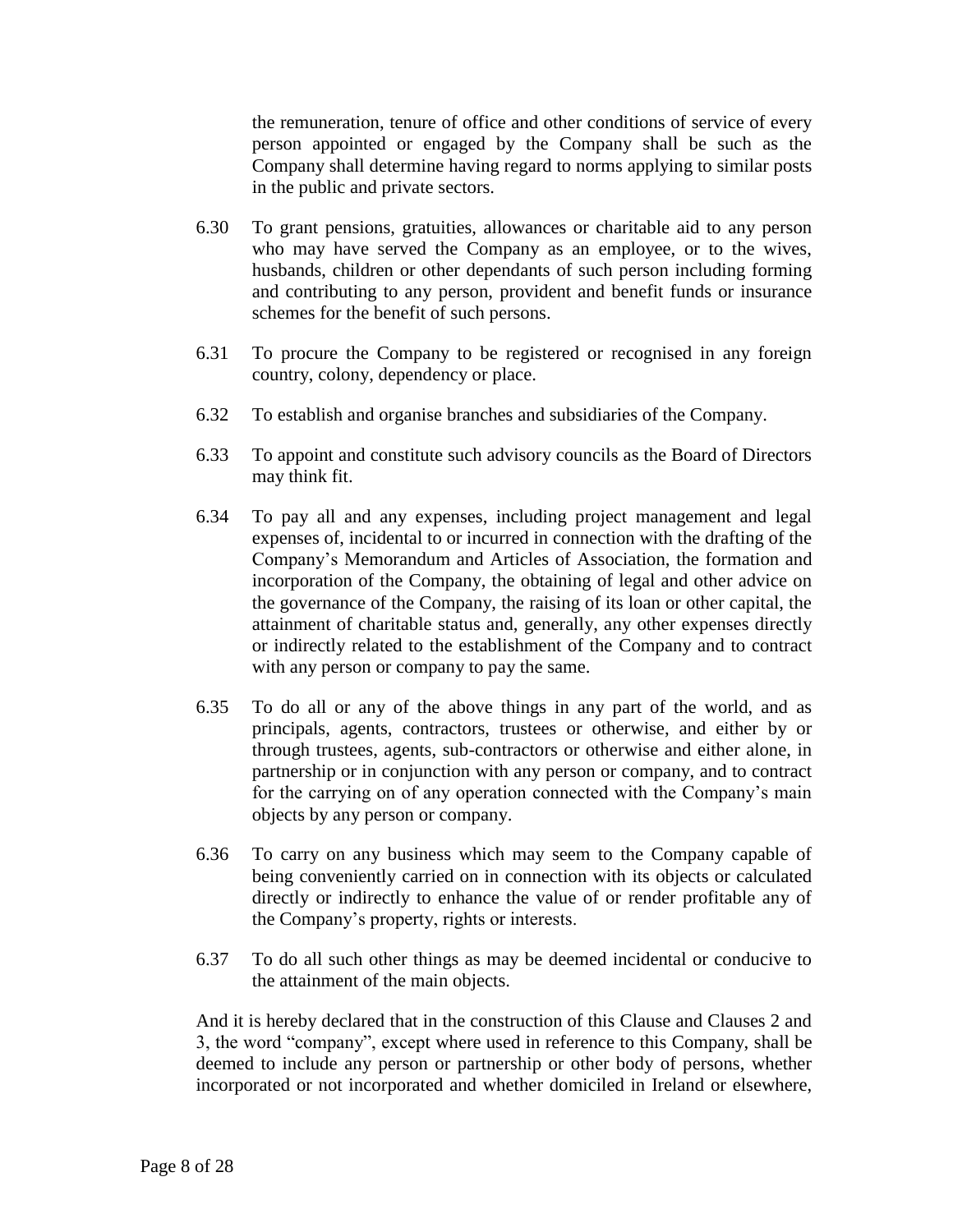and words denoting the singular number only shall include the plural number and vice versa.

And it is hereby further declared that in the construction of this Clause and Clauses 2 and 3, the word "person" shall be deemed to include a body corporate and an unincorporated body of persons as well as an individual and that words denoting the singular number only shall include the plural number and vice versa.

- 7. The liability of the Members is limited.
- 8. Every Member of the Company undertakes to contribute to the assets of the Company in the event of its being wound up while he or she is a Member or within one year afterwards, for payment of debts and liabilities of the Company contracted before he or she ceases to be a Member and the costs, charges and expenses of winding up and for the adjustment of the rights of the contributories among themselves, such amount as may be required not exceeding  $\epsilon 0.01$  (one cent).

### **WINDING UP**

9. If upon the winding up or dissolution of the Company there remains after the satisfaction of all its debts and liabilities, any property whatsoever, the same shall not be paid to or distributed among the members of the Company. Instead, such property shall be given or transferred to some other charitable institution or institutions having main objects similar to the main objects of the company. The institution or institutions to which the property is to be given or transferred shall prohibit the distribution of their income and property among their members to an extent at least as great as is imposed on the company under or by virtue of the Income and Property Clause. Members of the company shall select the relevant institution or institutions at or before the time of dissolution, and if and so far as effect cannot be given to such provisions, then the property shall be given or transferred to some charitable object with the agreement of the Charities Regulator. Final accounts will be prepared and submitted that will include a section that identifies and values any assets transferred along with the details of the recipients and the terms of the transfer.

### **INCOME AND PROPERTY**

10. The income and property of the Company shall be applied solely towards the promotion of its main objects as set forth in this Constitution. No portion of the Company's income and property shall be paid or transferred directly or indirectly by way of dividend, bonus or otherwise howsoever by way of profit to Members of the Company. No charity trustee shall be appointed to any office of the Company paid by salary or fees, or receive any remuneration or other benefit in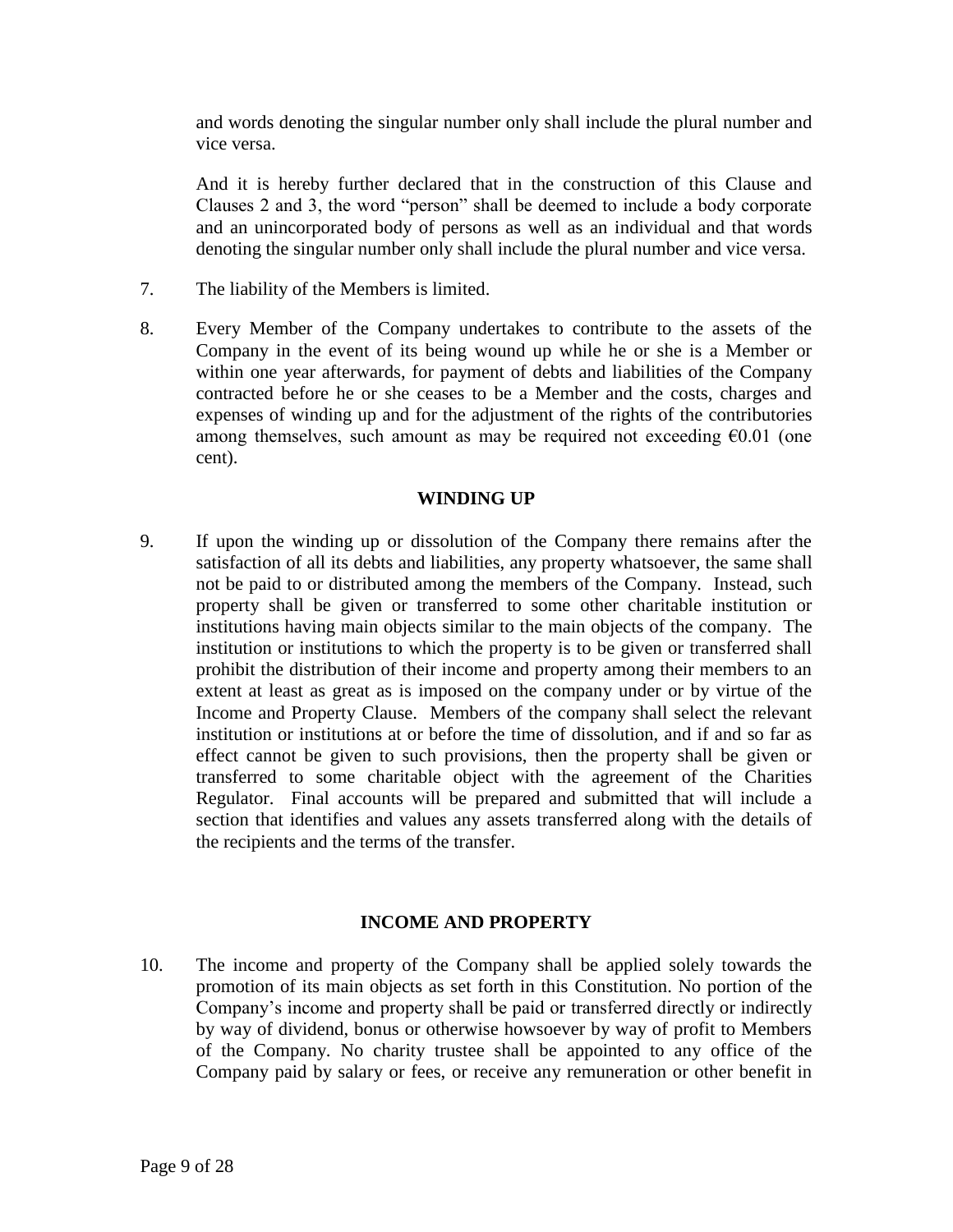money or money's worth from the Company. However nothing shall prevent any payment in good faith by the Company of:

- 11. (1) reasonable and proper remuneration to any employee or servant of the Company (not being a charity trustee) for any services rendered to the Company/trust/body;
- 12. (2) interest at a rate not exceeding 1% above the Euro Interbank Offered Rate (Euribor) per annum on money lent by charity trustee or other Members of the Company to the Company;
- 13. (3) reasonable and proper rent for premises demised and let by any member of the company (including any charity trustee) to the Company;
- 14. (4) reasonable and proper out of pocket expenses incurred by any charity trustee in connection with attendance to any matter affecting the Company;
- 15. (5) fees, remuneration or other benefit in money's worth to any company of which a charity trustee may be a Member holding not more than one hundredth part of the issued capital of such company; and
- 16. (6) payment by the company to a person pursuant to an agreement entered into in compliance with section 89 of the Charities Act, 2009 (as for the time being amended, extended or replaced).

# **ADDITIONS, ALTERATIONS OR AMENDMENTS**

10. The organisation must ensure that the Charities Regulator has a copy of its most recent governing instrument. If it is proposed to make an amendment to the Governing Instrument of the organisation which requires the prior approval of the Charities Regulator, advance notice in writing of the proposed changes must be given to the Charities Regulator for approval, and the amendment shall not take effect until such approval is received.

# **KEEPING ACCOUNTS**

11. Annual audited accounts shall be kept and made available to the Revenue Commissioners on request.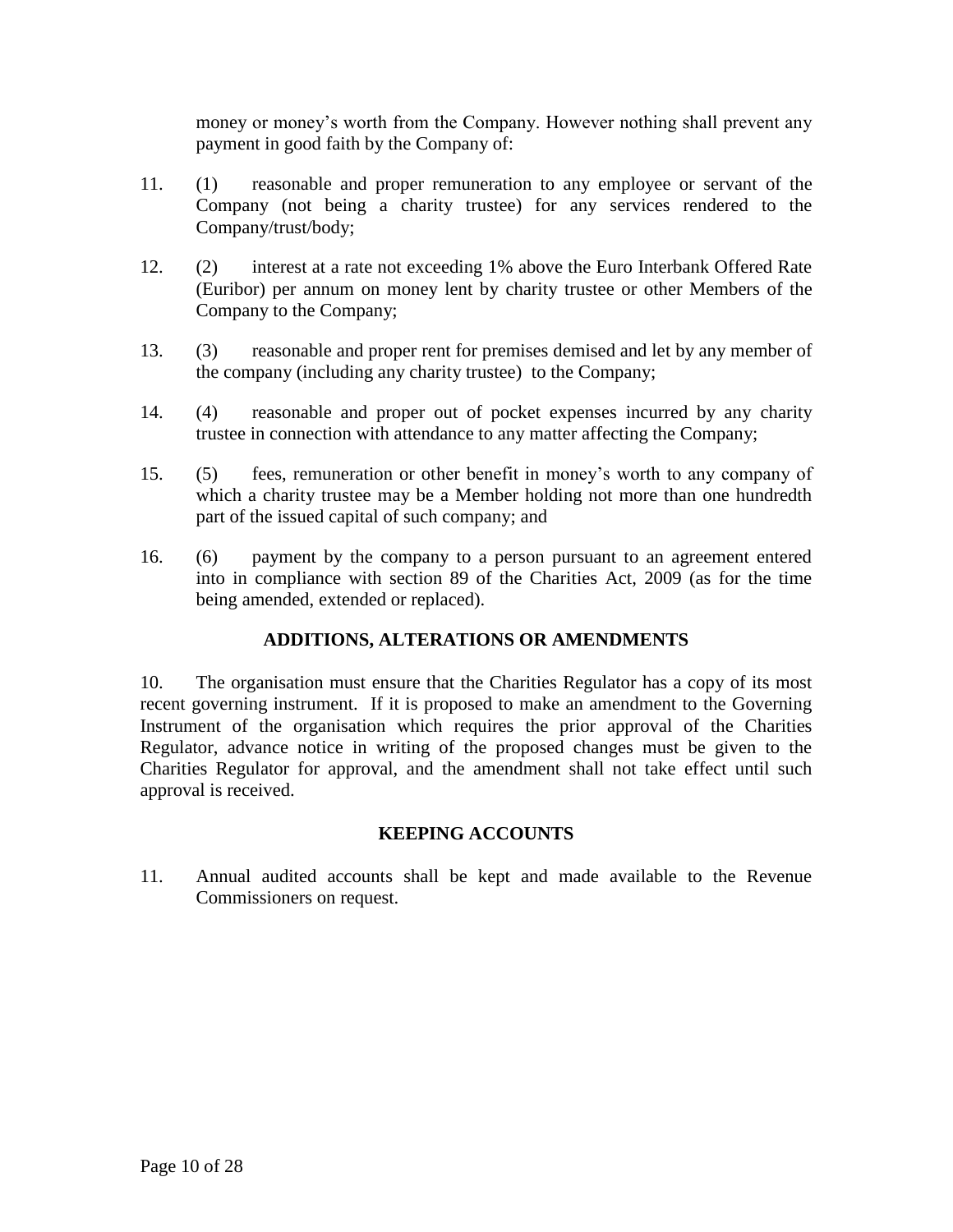We, the several persons whose name and addresses are subscribed, wish to be formed into a Company in pursuance of this Memorandum of Association.

Rita Mullen, 30, Erris road Cabra, D. 7

Patricia Kelly, 42, Northway Estate, Finglas, D. 11

Christine Ryan, 209, Cappagh Road, Finglas, D. 11

Pat O Hanlon, C/o Fas, Bunratty Drive, Coolock, D.17

Teresa Nyland, Ballygall Health Centre, Finglas D. 11

Cllr. Dessie Ellis, 19, Dunsink road, Finglas, D. 11

Cllr Mary Fitzpatrick, C/o Members Room, City Hall, Dublin 2

David Donnelly, 42, Griffith Close, Finglas, D.11

Joey Furlong, 134, Ratoath Estate, Cabra, D. 7

Malachy Buckeridge, C/o Colaise Ide, Finglas, D.11

Christy Nolan C/o Social Welfare, Finglas Office D.11

Sam Nolan, 194, Ballymun Road, Santry D.9

Cllr Liam Kelly, 16, Dean Swift road, Glasnevin, D. 11

Ken Hand, DCC, Finglas Civic Offices, Finglas D.11

Dated this 2<sup>nd</sup> day of February 2009

Witness to the above:

Sam Nolan Company Secretary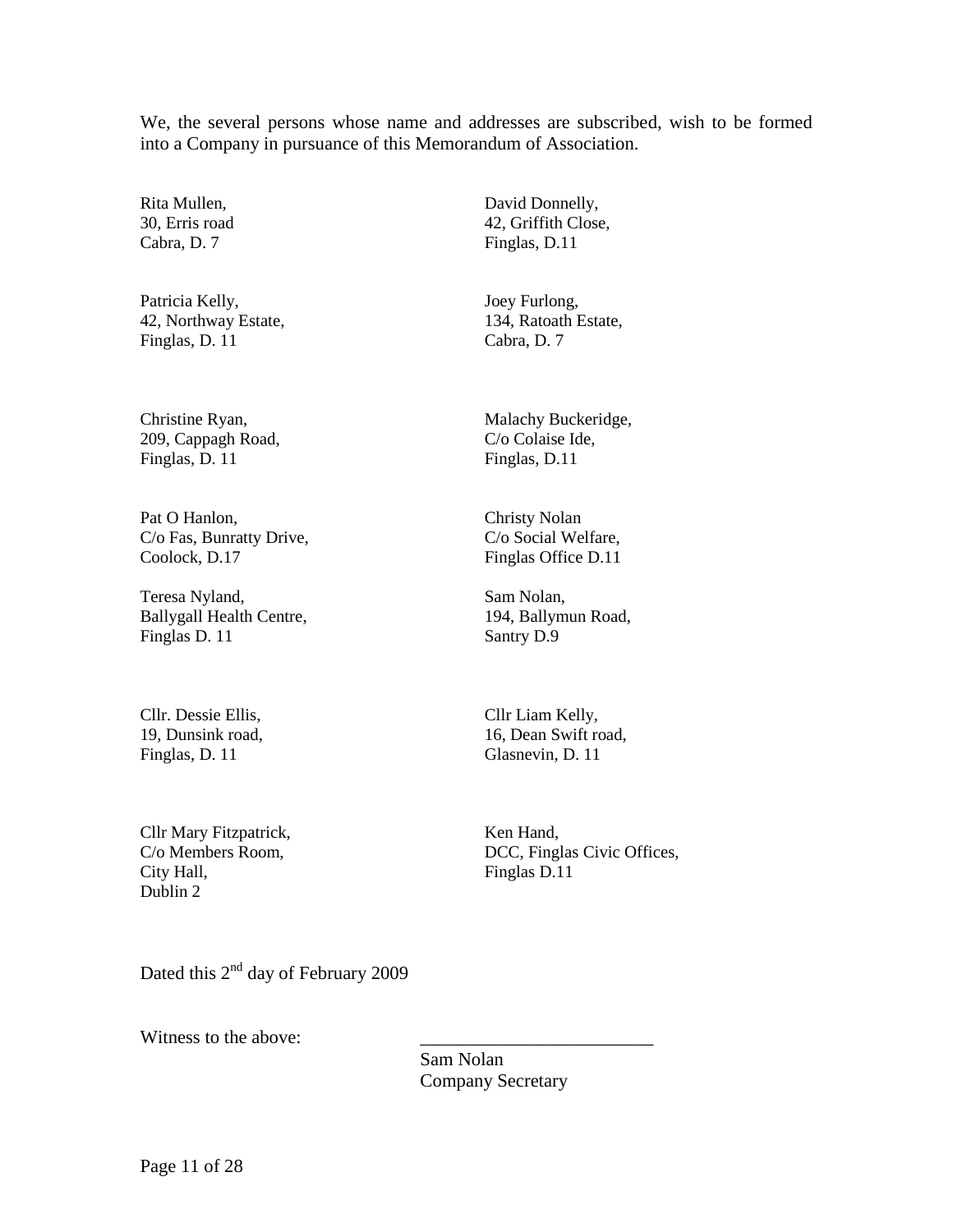### *COMPANIES ACT, 2014*

### **COMPANY LIMITED BY GUARANTEE AND NOT HAVING A SHARE CAPITAL**

### **ARTICLES OF ASSOCIATION OF**

### **DUBLIN NORTH WEST AREA PARTNERSHIP COMPANY LIMITED BY GUARANTEE**

#### 1. (a) In these Articles:-

"the **Acts**" means the Companies Act, 2014, all statutory instruments which are to be read as one with, or construed or read together as one with, the Companies Acts and every statutory modification and re-enactment thereof for the time being in force;

"the **Chairperson**" means the Director appointed as Chairperson in accordance with Article 40 and all references in the Acts to "chairman" shall in relation to the Company be construed as references to the Chairperson;

"the **Company**" means this company;

"the **Directors**" means the Directors for the time being of the Company or the Directors present at a meeting of the Board of Directors and includes any person occupying the position of Director by whatever name called;

"**Pillar**" means a constituent element of a Sector as determined by the Board of Directors, to be the appropriate Pillars to nominate Directors to the Company;

"**Secretary**" means any person appointed to perform the duties of the Secretary of the Company;

"the **Seal**" means the Common Seal of the Company;

"**Sector**" means a part or branch of the economy, or of a particular industry or activity and where used here shall constitute a reference to the Local Government Sector, the National Social Partners (excluding the community and voluntary representatives) Sector, the Community and Voluntary (NSP) Sector and the Statutory Sector;

"the **Office**" means the registered office for the time being of the Company.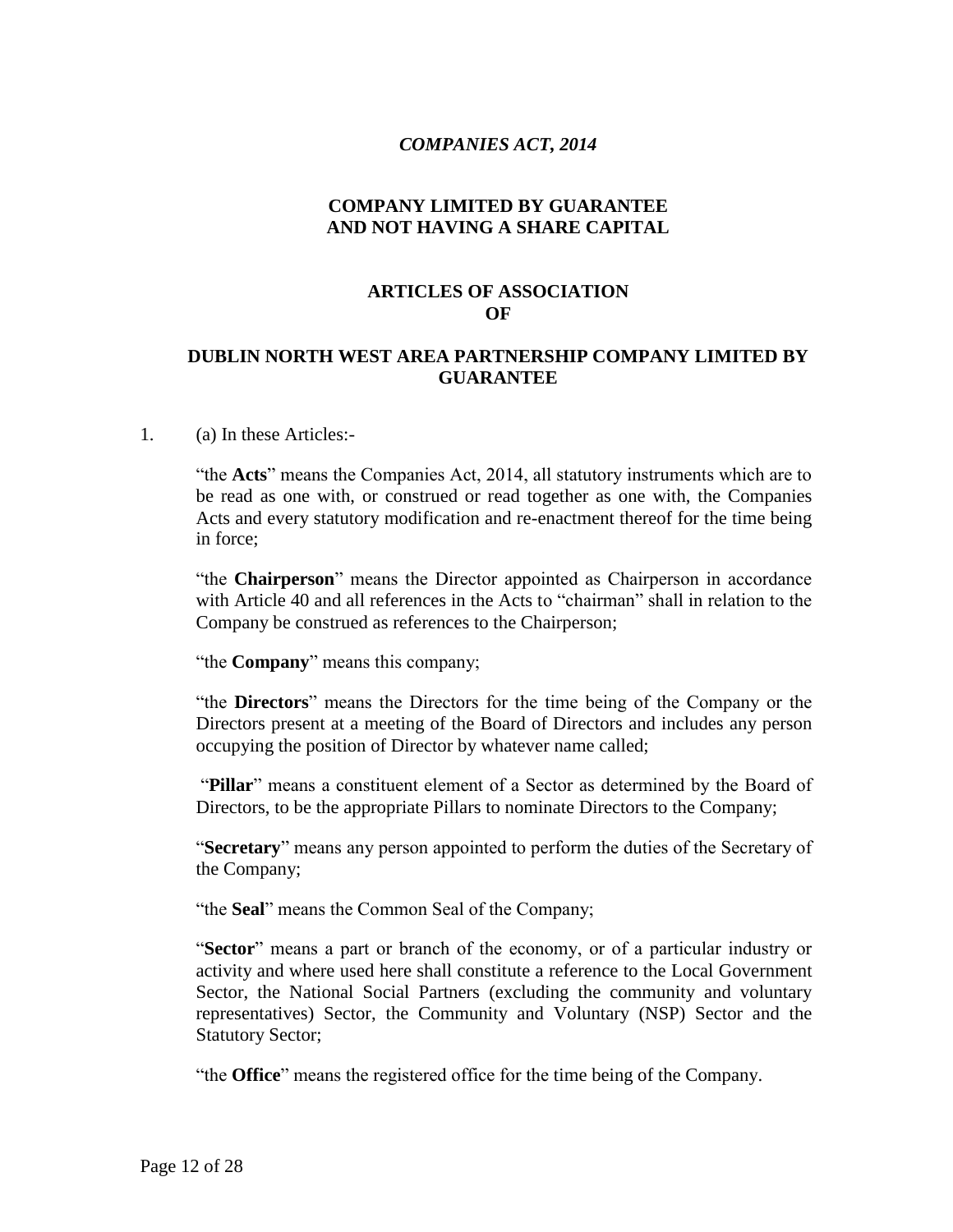Expressions referring to writing shall, unless the contrary intention appears, be construed as including reference to printing, lithography, photography and any other modes of representing or reproducing words in a visible form.

Unless the contrary intention appears, words or expressions contained in these Articles shall bear the same meaning as in the Act.

### **MEMBERS**

2. The number of Members with which the Company proposes to be registered is eight but the Directors may increase the number of Members to 16 Only a natural person may be a Member of the Company and subject to Article 2, the Members of the Company shall be:

> (1) the subscribers to the Memorandum and Articles of Association (who shall also be its First Directors); and

> (2) the Directors of the Company appointed after the Company has been incorporated,

and no other person shall be a Member of the Company.

- 3. (1) The rights of a Member as such shall be personal and a Member shall cease to be a Member upon his or her death or bankruptcy.
	- (2) A Member who is a Director shall cease to be a Member upon his or her ceasing to be a Director of the Company for any reason.

### **GENERAL MEETINGS**

- 4. All general meetings of the Company shall be held in the State.
- 5. (1) Subject to Article 6(2), the Company shall in each year hold a general meeting as its Annual General Meeting in addition to any other meetings in that year and shall specify the meetings as such in the notices calling it; and not more than 15 months shall elapse between the date of one Annual General Meeting of the Company and that of the next.
	- (2) So long as the Company holds its first Annual General Meeting within 18 months of its incorporation, it need not hold it in the year of its incorporation or in the following year. The Annual General Meeting shall be held at such time and at such place in the State as the Directors shall appoint.
- 6. All general meetings other than Annual General Meetings shall be called Extraordinary General Meetings.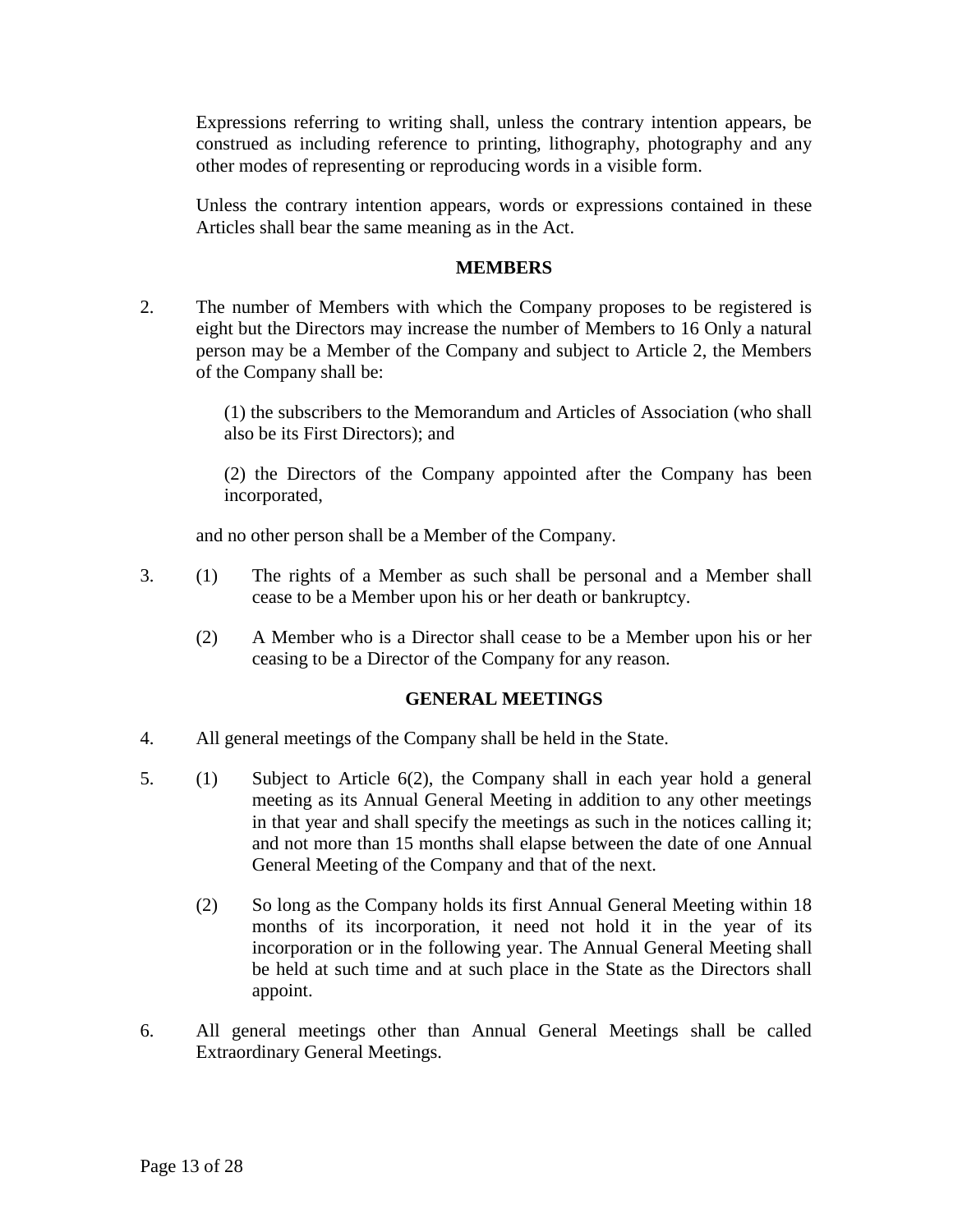7. The Directors may, whenever they think fit, convene an Extraordinary General Meeting and Extraordinary General Meetings shall also be convened on such requisition or in default may be convened by such requisitionists as provided by Section 178(3) of the Companies Act 2014. If at any time there are not within the State sufficient Directors capable of acting to form a quorum any two Directors may convene an Extraordinary General Meeting in the same manner as nearly as possible as that in which meetings may be convened by the Directors.

### **NOTICE OF GENERAL MEETINGS**

- 8. Subject to Sections 181 of the Companies Act, 2014 an Annual General Meeting and a meeting called for the passing of a Special Resolution shall be called by 21 days' notice in writing at the least and a meeting of the Company (other than an Annual General Meeting or a meeting for the passing of a Special Resolution) shall be called by 14 days' notice in writing at the least. The notice shall be exclusive of the day on which it is served or deemed to be served and of the day for which it is given and shall specify the place, the day and the hour of meeting and in the case of special business the general nature of that business, and shall be given in manner hereinafter mentioned to such persons as are under the Articles of the Company entitled to receive notices from the Company.
- 9. The accidental omission to give notice of a meeting to or the non-receipt of notices of a meeting by any person entitled to receive the notice shall not invalidate the proceeding at that meeting.

# **PROCEEDINGS AT GENERAL MEETINGS**

- 10. All business shall be deemed special that is transacted at an Extraordinary General Meeting, and also all that is transacted at an Annual General Meeting, with the exception of the consideration of the accounts, balance sheets and the reports of the Directors and Auditors, the election of Directors in the place of those retiring, the re-appointment of the retiring Auditors and the fixing of the remuneration of the Auditors.
- 11. No business shall be transacted at any general meeting unless a quorum of Members is present at the time when the meeting proceeds to business; save as herein otherwise provided, one third of the members plus one present in person shall be a quorum provided that where there are at any time fewer than six (6) Members, the quorum shall in those circumstances be all of the Company's Members.
- 12. If within half an hour from the time appointed for the meeting a quorum is not present, the meeting, if convened upon the requisition of Members, shall be dissolved; in any other case it shall stand adjourned to the same day in the next week at the same time and place, or to such other day and at such other time and place as the Directors may determine, and if at the adjourned meeting a quorum is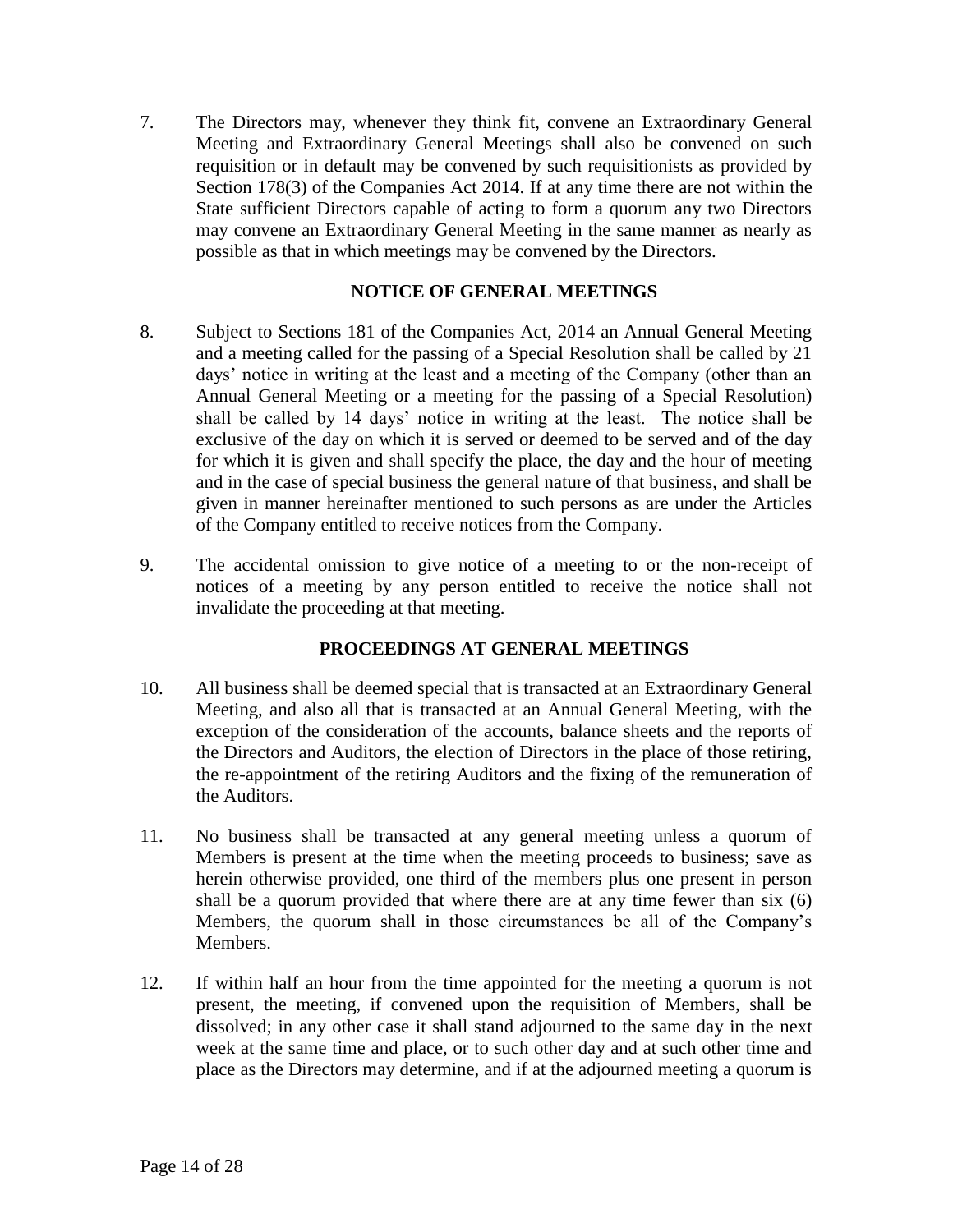not present within half an hour from the time appointed for the meeting, the Members present shall be a quorum.

- 13. The Chairperson of the Board of Directors shall preside as Chairperson at every general meeting of the Company, or if there is no such Chairperson, or if he or she is not present within 15 minutes after the time appointed for the holding of the meeting or is unwilling to act, the Directors present shall elect one of their number to be Chairperson of the meeting.
- 14. The Chairperson may with the consent of any meeting at which a quorum is present (and shall, if so directed by the meeting) adjourn the meeting from time to time and from place to place, but no business shall be transacted at any adjourned meeting other than the business left unfinished at the meeting at which the adjournment took place. When a meeting is adjourned for 30 days or more, notice of the adjourned meeting shall be given as in the case of the original meeting. Save as aforesaid, it shall not be necessary to give any notice of an adjourned meeting or of the business to be transacted at an adjourned meeting.
- 15. At any general meeting a resolution put to the vote of the meeting shall be decided on a show of hands of the Members unless a poll is (before or on the declaration of the result of the show of hands) demanded:-
	- (1) by the Chairperson, or
	- (2) by at least three Members present in person or by proxy, or
	- (3) by any Member or Members present in person and representing not less than one-tenth of the total voting rights of all Members having the right to vote at the meeting.

Unless a poll is so demanded, a declaration by the Chairperson that a resolution has, on a show of hands, been carried or carried unanimously or by a particular majority or lost, and an entry to that effect in the book containing the minutes of proceedings of the Company, shall be conclusive evidence of the fact without proof of the number or proportion of votes recorded in favour of or against such resolution. The demand for a poll may be withdrawn.

- 16. Except as provided in Article 19 if a poll is duly demanded it shall be taken in such a manner as the Chairperson directs and the result of the poll shall be deemed to be the resolution of the meeting at which the poll was demanded.
- 17. Where there is an equality of votes, whether on a show of hands or on a poll, the Chairperson of the meeting at which the show of hands takes place or at which the poll is demanded shall be entitled to a second or casting vote.
- 18. A poll demanded on the election of a Chairperson or on a question of adjournment shall be taken forthwith. A poll demanded on any other question shall be taken at such time as the Chairperson of the meeting directs, and any business other than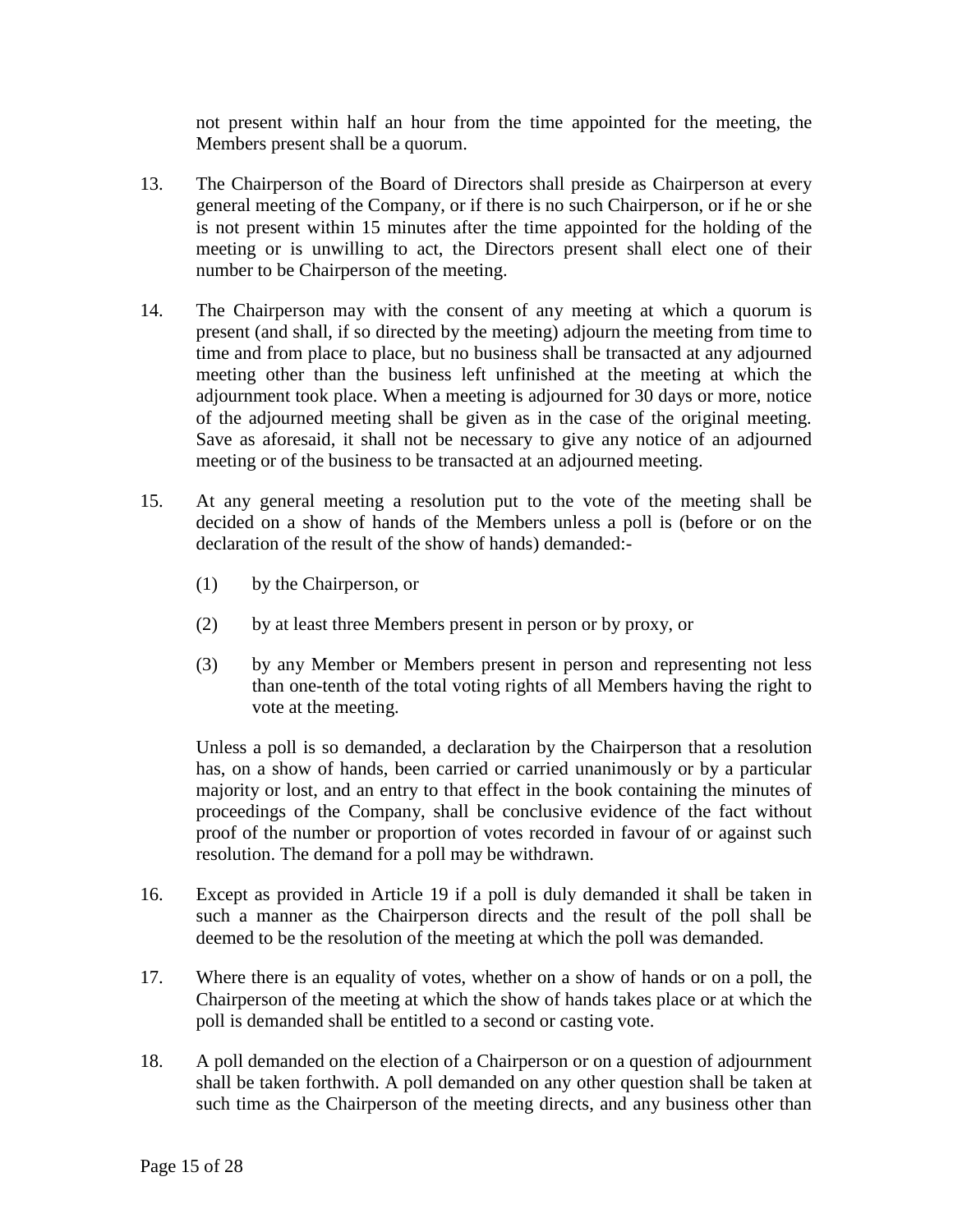that upon which a poll has been demanded may be proceeded with pending the taking of the poll.

#### **RESOLUTIONS AND VOTES OF MEMBERS**

- 19. (1) Subject to Section 193 of the Companies Act 2014, a resolution in writing signed by all the Members for the time being entitled to attend and vote on such resolution at a General Meeting shall be as valid and effective for all purposes as if the resolution had been passed at a General Meeting of the Company duly convened and held, and may consist of several documents in the like form, each signed by one or more persons, and if described as a Special Resolution shall be deemed to be a Special Resolution within the meaning of the Acts. Any such resolution shall be served on the Company.
	- (2) Subject to Section 181 of the Companies Act 2014 concerning Annual General Meetings, all general meetings (including annual and extraordinary general meetings) may be conducted by the use of a conference call or similar facility provided that all the Members of the Company and the independent auditors have been notified of the convening of the meeting and the availability of the conference telephone or similar facility for the meeting and that such persons as are entitled to attend the meeting can hear and contribute to the meeting and such participation in a meeting shall constitute presence in person at the meeting and the Members may be situated in any part of the world for any such meeting.
- 20. Every Member shall have one vote.
- 21. A Member of unsound mind, or in respect of whom an order has been made by any Court having jurisdiction in lunacy, may vote, whether on a show of hands or in a poll, by his committee, receiver, guardian, or other person appointed by that Court, and any such committee, receiver, guardian, or other person may vote by proxy on a show of hands or on a poll.
- 22. No objection shall be raised to the qualification of any voter except at the meeting or adjourned meeting at which the vote objected to is given or tendered, and every vote not disallowed at such meeting shall be valid for all purposes. Any such objection made in due time shall be referred to the Chairperson of the meeting whose decision shall be final and conclusive.
- 23. Votes may be given either personally or by proxy.
- 24. The instrument appointing a proxy shall be in writing under the hand of the appointer or of his attorney duly authorised in writing. A proxy need not be a Member of the Company.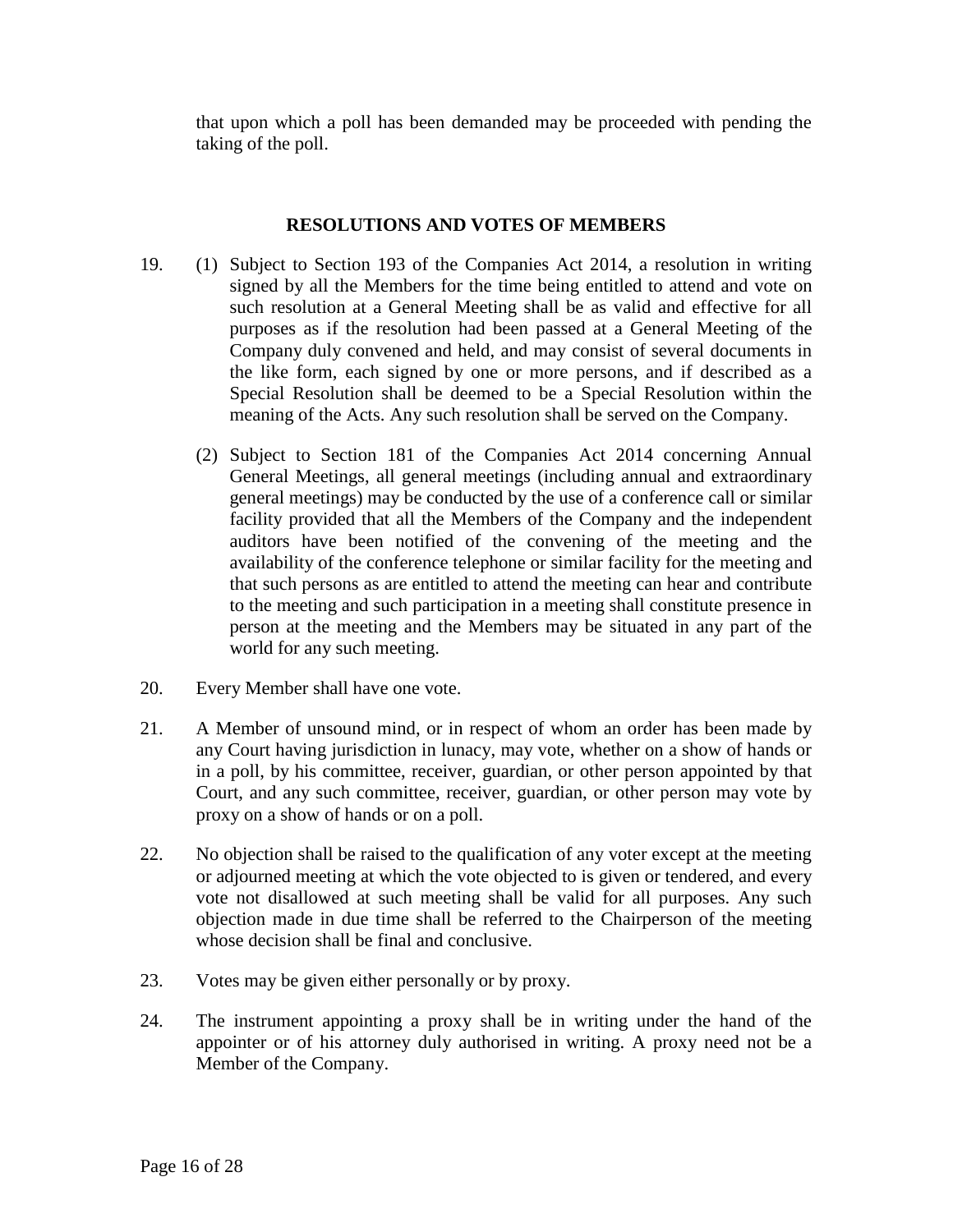- 25. The instrument appointing a proxy and the power of attorney or other authority, if any, under which it is signed or a notarially certified copy of that power or authority shall be deposited at the office or at such other place within the State as is specified for that purpose in the notice convening the meeting not less than 1 hour before the time for holding the meeting or adjourned meeting at which the person named in the instrument proposes to vote, or, in the case of a poll, not less than 1 hour before the time appointed for the taking of the poll and in default the instrument of proxy shall not be treated as valid.
- 26. An instrument appointing a proxy shall be in the following form or a form as near thereto as circumstances permit:-

| (the "Company")                                                                                                                      |                                                    |    |                                                 |
|--------------------------------------------------------------------------------------------------------------------------------------|----------------------------------------------------|----|-------------------------------------------------|
| $I/We$ ,                                                                                                                             | of                                                 |    |                                                 |
| in the County of<br>appoint                                                                                                          |                                                    |    | , being a Member/Members of the Company, hereby |
| of                                                                                                                                   | or failing him                                     |    |                                                 |
| <sub>or</sub>                                                                                                                        | as my/our proxy to vote for me/us on my/our behalf |    |                                                 |
| at the (annual or extraordinary, as the case may be) general meeting of the Company to                                               |                                                    |    |                                                 |
| be held on the                                                                                                                       | day of                                             | 20 | and any adjournment thereof.                    |
|                                                                                                                                      |                                                    |    |                                                 |
| Signed this                                                                                                                          | day of                                             |    | 20                                              |
| This form is to be used *in favour of /against the resolution. Unless otherwise<br>instructed, the proxy will vote as he thinks fit. |                                                    |    |                                                 |
| *Strike out whichever is not desired.                                                                                                |                                                    |    |                                                 |

- 27. The instrument appointing a proxy shall be deemed to confer authority to demand or join in demanding a poll.
- 28. A vote in accordance with the terms of an instrument of proxy shall be valid notwithstanding the previous insanity of the principal or revocation of the proxy or of the authority under which the proxy was executed, if no intimation in writing of such insanity or revocation as aforesaid is received by the Company at the office before the commencement of the meeting or adjourned meeting at which the proxy is used.

# **RESIGNATION, CESSATION AND EXPULSION OF MEMBERSHIP**

29. A Member may by notice in writing to the Secretary of the Company resign his or her Membership of the Company and Membership of the Company shall automatically cease (a) on any Member's death or bankruptcy and (b) where a Member who is a Director ceases to be a Director.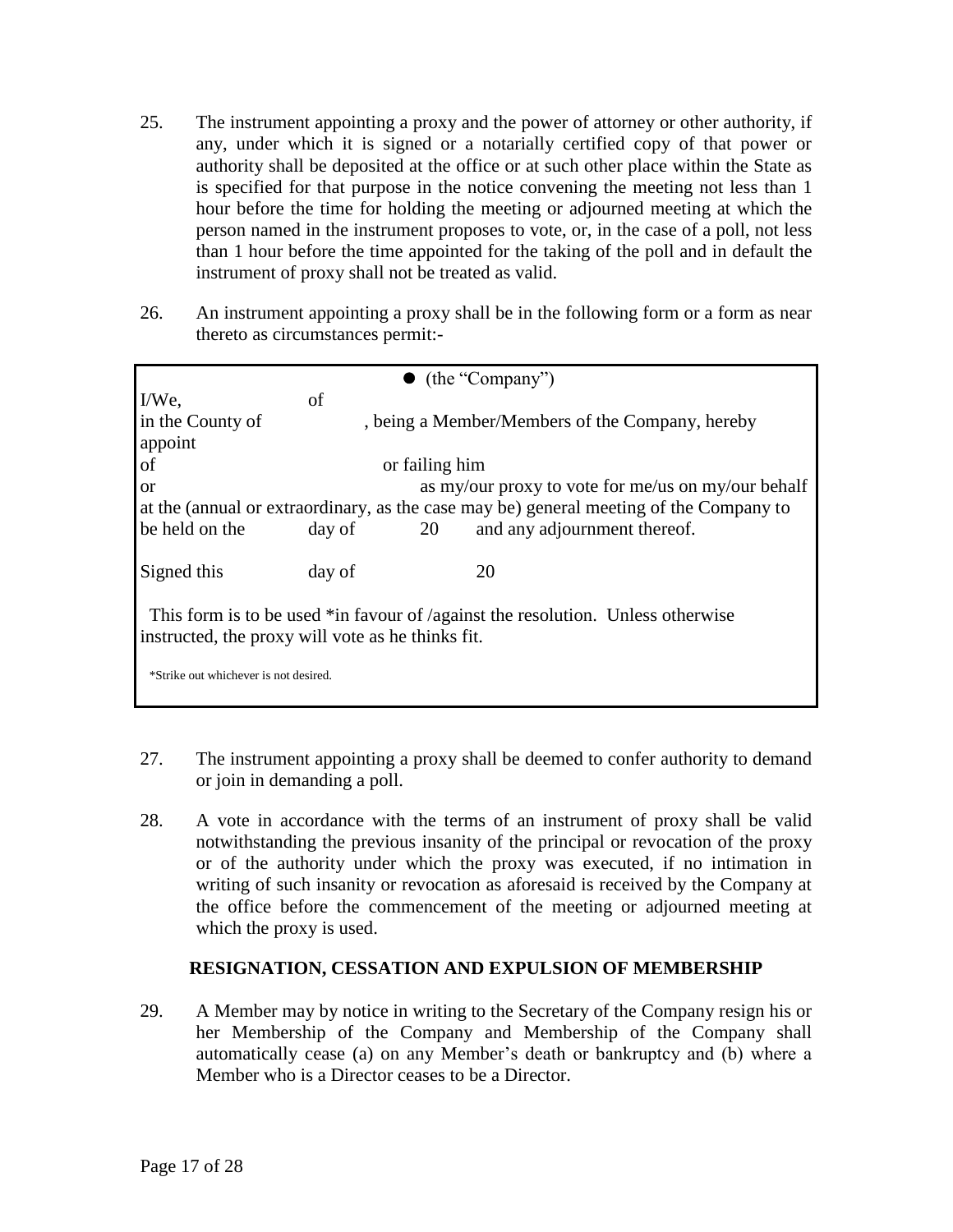### **NUMBER OF DIRECTORS**

(b) (a) The number of Directors shall be not less than eight or more than 20 The Company's current directors shall continue in office for the remainder of their respective terms of appointment or until the third Annual General Meeting following the adoption of these articles whichever shall be longer.

### **NOMINATION AND APPOINTMENT OF DIRECTORS**

- 30. (1) Every person who is appointed as a Director to the Company shall automatically become a Member of the Company.
	- (2) No person who is employed by the Company may become a Director.
- 31. The First Directors shall determine the individual Pillars within each of the two Sectors mentioned in Article 34(2) and (3) which are the appropriate Pillars in those Sectors to nominate persons as Directors of the Company and must invite those Pillars and the other two Sectors mentioned in 34(1) and (4) to nominate persons as Directors s. The Board of Directors shall from time to time review the nominating Pillars so as to ensure that they continue to be the appropriate Pillars to nominate persons as Directors of the Company.

### 32. **Directors shall be appointed to the Company as follows:**

(1) The Local Government Sector in the Company's area of operation recognised from time to time by the Board shall be entitled to nominate three (3) persons to be Directors, each of whom will be either co-opted by the Board of Directors or appointed by the Members in General Meeting. Both of these persons will be elected public representatives from Dublin City Council who are nominated by the Local Government Sector.

(2) The National Social Partners Sector in the Company's area of operation recognised from time to time by the Board shall be entitled to nominate four (4) persons to be Directors, each of whom will be either co-opted by the Board of Directors or appointed by the Members in General Meeting. One of these Directors shall represent employers, and one of these Directors shall represent Trade Unions

- (3) The Community and Voluntary Sector in the Company's area of operation recognised from time to time by the Board shall be entitled to nominate nine (9) persons to be Directors, who will be either co-opted by the Board of Directors or appointed by the Members in General Meeting.
- (4) The Statutory Sector in the Company's area of operation recognised from time to time by the Board shall be entitled to nominate four (4) persons to be Directors, each of whom will be either co-opted by the Board of Directors or appointed by the Members in General Meeting.

# **NO ALTERNATE DIRECTORS**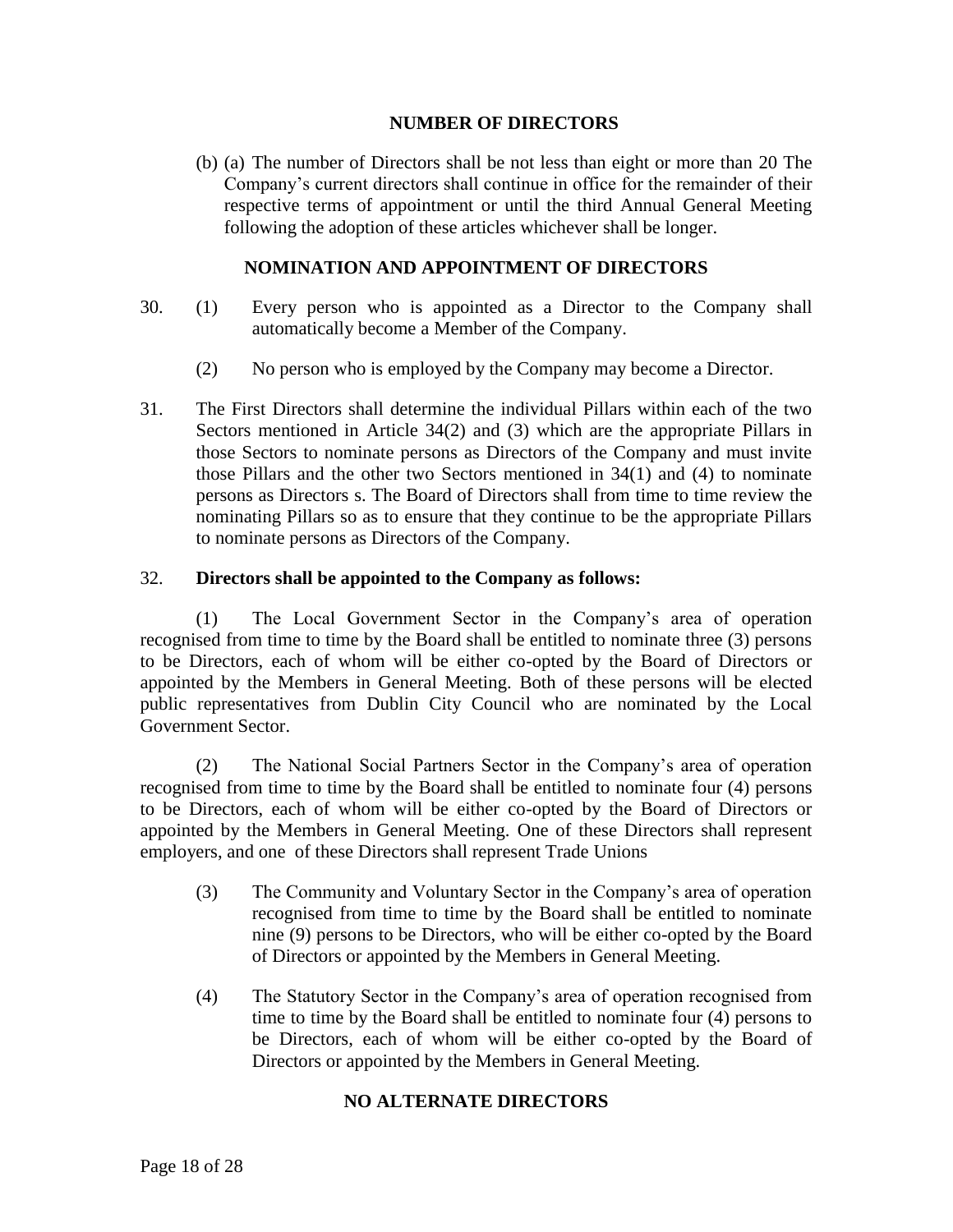33. A Director may not appoint an alternate director.

### **ACTS OF DIRECTORS**

34. All acts done by any meeting of the Directors or of a committee of Directors or by any person acting as a Director shall, notwithstanding that it is afterwards discovered that there was some defect in the appointment of any such Director or person acting as aforesaid, or that they or any of them were disqualified, be as valid as if every such person had been duly appointed and was qualified to be a Director.

### **ROTATION OF DIRECTORS**

- 35. The Directors shall retire in the manner provided hereafter:
	- (1) At the third Annual General Meeting of the Company, following the adoption of these Articles of Association and at each Annual General Meeting thereafter, one-third of the Directors (except the Chairperson) or if their number is not a multiple of three then the lowest whole number nearest to one-third, shall retire from office.
	- (2) The Directors to retire by rotation shall be those who have been longest in office since their last appointment but as between two or more who have been in office an equal length of time, the Directors to retire shall, in default of agreement between them, be determined by lot.
	- (3) Retirement of a Director by rotation shall happen automatically by operation of these Articles of Association and where a person ceases to be a Director the Company Secretary shall, unless that person has been renominated and is immediately re-appointed a Director, forthwith notify the Companies Registration Office of the retirement.
	- (4) A Director who retires by rotation shall also cease to be a Member of the Company.
	- (5) A Director's term of office shall be from the date of co-option or appointment to the date of retirement in accordance with Article 37(1).
	- (6) A Director who retires by rotation may, if willing to act and if renominated by any Pillar or Sector, be re-appointed a Director for a further term provided that no person shall be re-appointed more than twice and provided further that no person shall hold the office of Director for more than two consecutive terms.
	- (7) Where a person who is a First Director is nominated by any Pillar or Sector to be a Director of the Company he or she shall continue to be a Director of the Company and shall be eligible for retirement in accordance with Article 37(1).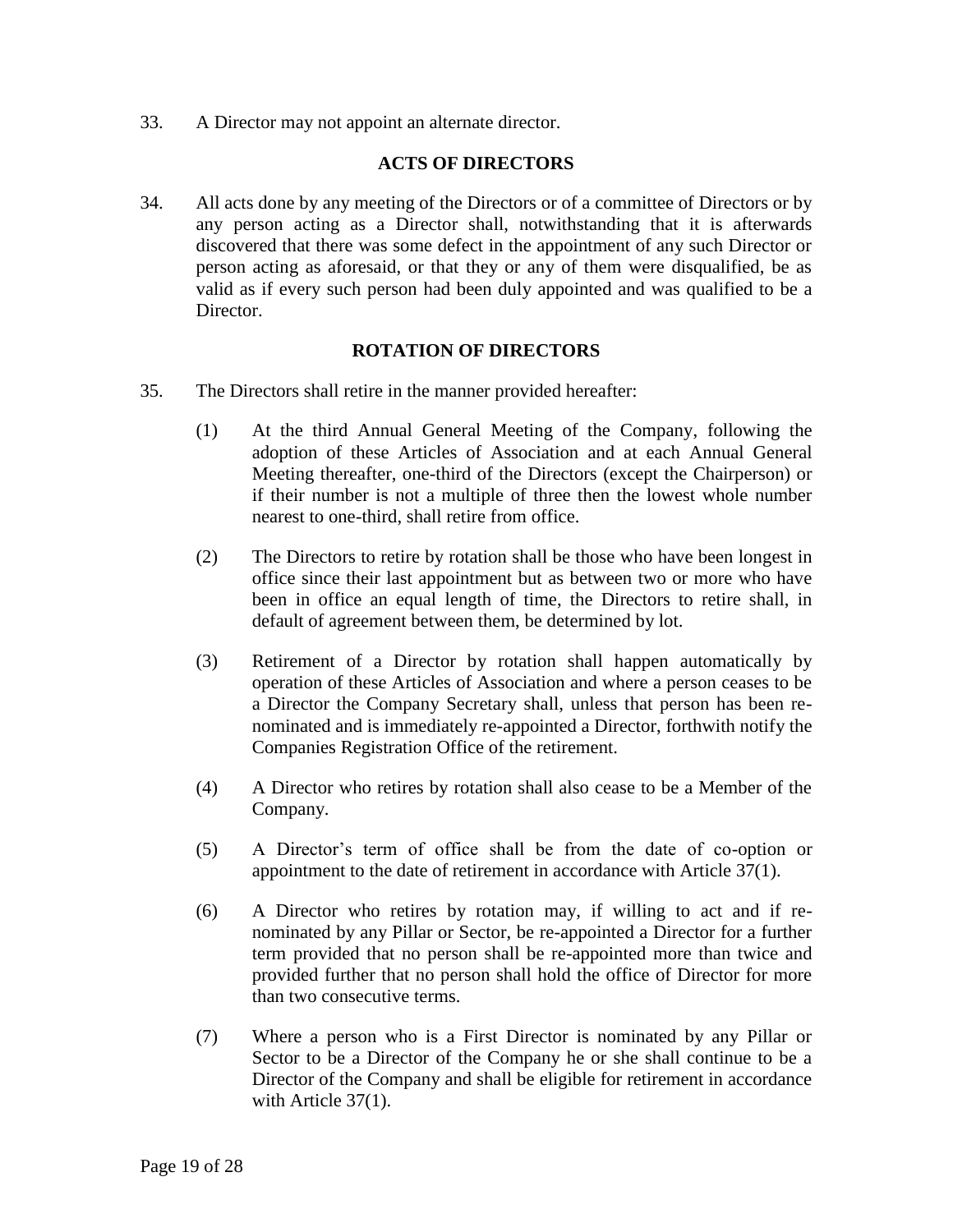- (8) Where a person who is a First Director is not nominated by any Pillar or Sector to be a Director of the Company he or she shall automatically retire as a Director.
- 36. Where a Director retires by rotation and is not willing to be re-appointed or is not re-nominated by his or her nominating Pillar or Sector, that Pillar or Sector shall be entitled to nominate another person as Director whose term of office shall commence at the end of the meeting at which the first mentioned Director was deemed to have retired and at which the second mentioned Director is co-opted or appointed.

### **REMOVAL OF DIRECTORS**

- 37. A Director shall retire and cease to be a Director where the Director:-
	- (1) resigns by notice in writing given to the Company; or
	- (2) becomes incapable of discharging his or her duties as a member of the Board; or
	- (3) is removed or retires under any of the provisions of these Articles of Association or the Companies Acts; or
	- (4) is adjudged bankrupt in the State or in Northern Ireland or Great Britain or makes any arrangement or composition with his creditors generally; or
	- (5) becomes disqualified from being a Director or becomes the subject of a restriction under Section 81of the Companies Act 2014; or
	- (6) is convicted of an indictable offence unless the Directors otherwise determine; or
	- (7) is requested in writing by a majority of his or her fellow Directors to resign; or
	- (8) is requested in writing by the Pillar or Sector which nominated him or her to resign; or
	- (9) is absent for three or more consecutive meetings of the Board, unless the other Directors otherwise determine, or
	- (10) ceases to be a Member of the Company
	- (11) ceases to be an elected member of the local authority which nominated him or her to be a Director in which case the provisions of section 16 and 18 of the Local Government Act 2001 (No. 37 of 2001) apply; or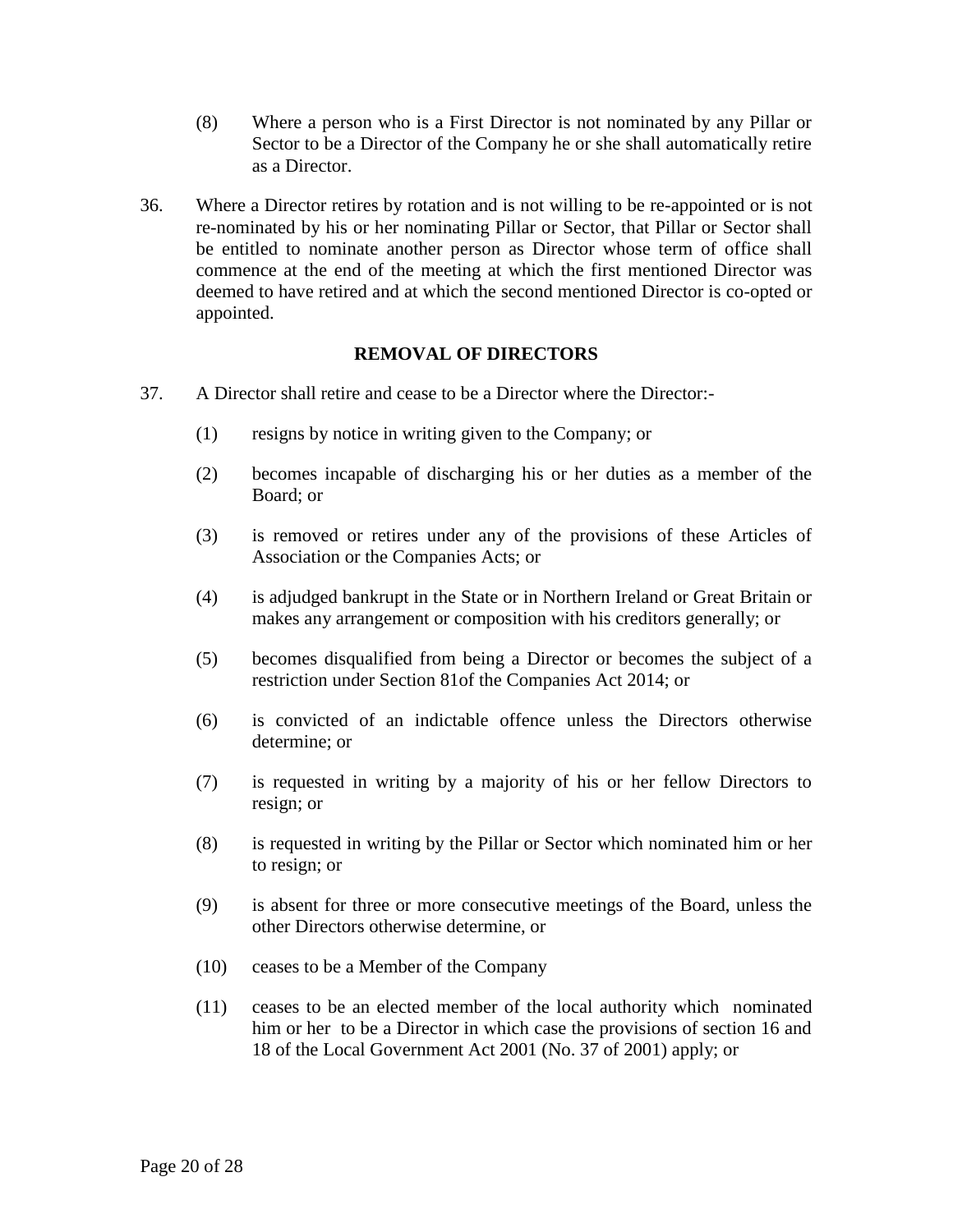- (12) becomes an elected or co-opted member of a local authority and is not nominated by that authority to be a Director; or
- (13) becomes a member of Dáil Éireann, Seanad Éireann or the European Parliament; or
- (14) ceases to be an employee of the local authority or statutory body which nominated him or her to be a Director.

and should any of the foregoing events transpire and a Director is deemed to retire and cease to be a Director, that Director may not be re-nominated by any Pillar or Sector PROVIDED ALWAYS that the Pillar or Sector that had nominated that Director (the "First Director") shall be entitled to nominate another person as Director and for the purpose of rotation, that person shall be deemed to have been appointed on the date the First Director was appointed and be eligible to rotate accordingly.

### **CHAIRPERSON**

- 38. (1) The Directors shall elect one of their number to be the Chairperson of the Company.
	- (2) Every Chairperson appointed shall hold office until the end of the third Annual General Meeting following his or her appointment, whereupon he or she shall retire from office as both Chairperson and as a Director and also cease to be a Member of the Company.
	- (3) A Chairperson who retires in accordance with Article 40(2) may, if willing to act and if re-nominated by any Pillar/Sector, be re-appointed a Director for a further term provided that no person shall be re-appointed as a Director more than twice and provided further that no person shall hold the office of Director for more than two consecutive terms.
	- (5) If the Chairperson is not present within 15 minutes after the time appointed for holding of any meeting the Directors present at a meeting may choose one of their number to be chairperson of that meeting.

#### **THE CHAIRPERSON'S DUTIES**

- 39. The duties and responsibilities of the Chairperson shall include (but not be limited to):
	- (1) overseeing the governance and performance of the Company, setting the agenda for meetings and facilitating the effective contribution of other Directors: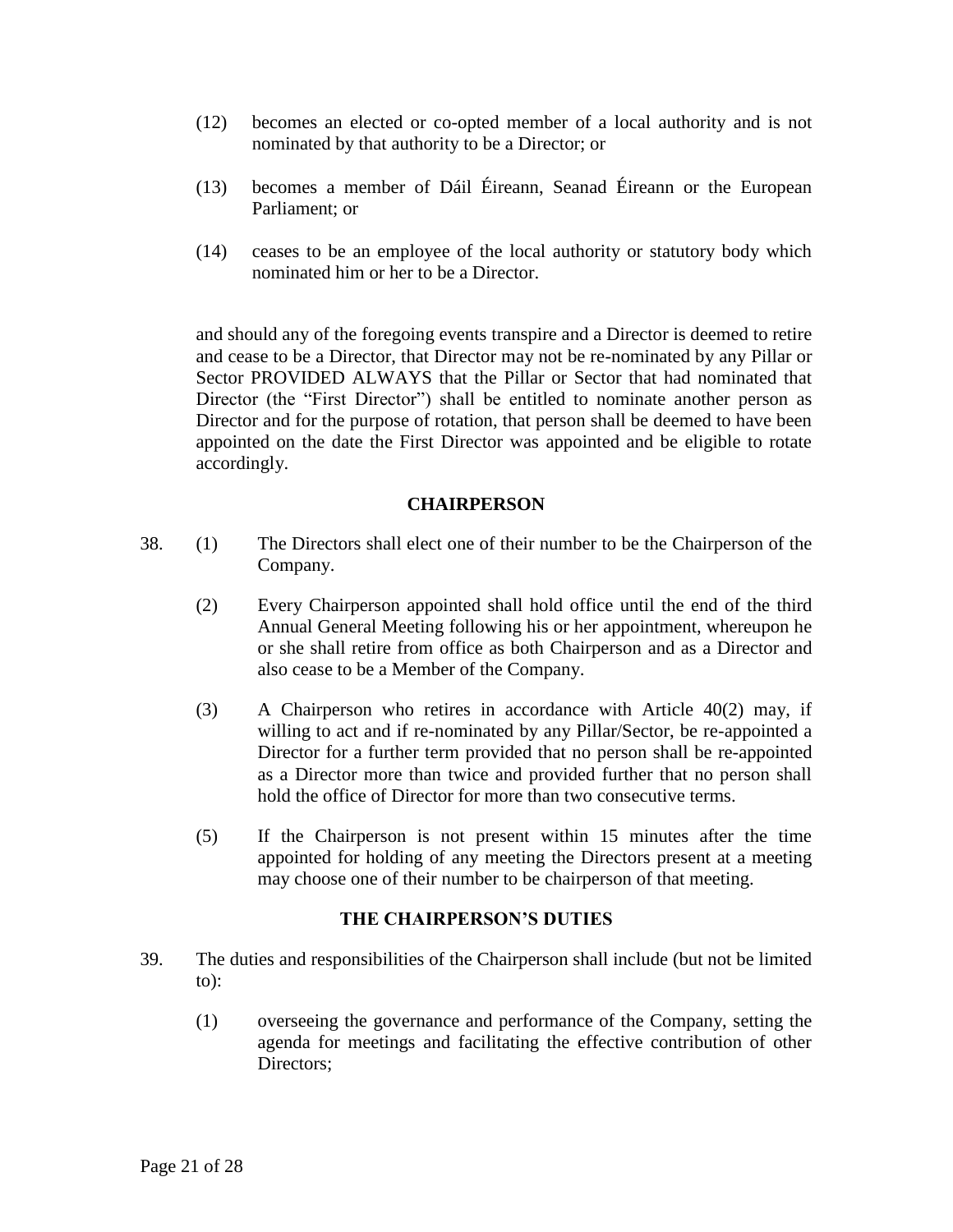- (2) in conjunction with the other Directors and working with the Chief Executive Officer, ensuring that there are appropriate strategies in place to implement the policies of the Company;
- (3) leading and representing the Board to the Chief Executive Officer and employees of the Company and ensuring that they are appraised and remunerated in accordance with agreed standards;
- (4) chairing meetings of the Board of Directors and ensuring that the Board functions effectively and efficiently;
- (In the event of an equality of votes, the Chairperson shall have a second or casting vote.

# **POWERS AND DUTIES OF DIRECTORS**

- 40. The business of the Company shall be managed by the Directors, who may pay all expenses incurred in promoting and registering the Company, and exercise all such powers of the Company as are not by the Acts or these Articles required to be exercised by the Company in general meeting subject nevertheless to the provision of the Acts and these Articles.
- 41. The Directors may exercise all the powers of the Company to borrow money and to mortgage or charge its undertaking and property or any part thereof, and to issue debentures, debenture stock and other securities, whether outright or as security for any debt, liability or obligation of the Company or of any third party.
- 42. The Directors may from time to time and at any time by power of attorney appoint any company, firm or person or body of persons, whether nominated directly or indirectly by the Directors to be the attorney or attorneys of the Company for such purposes and with powers, authorities and discretions (not exceeding those vested in or exercisable by the Directors under these Articles) and for such period and subject to such conditions as they may think fit, and any such powers of attorney may contain such provisions for the protection and convenience of persons dealing with any such attorney as the Directors may think fit, and may also authorise any such attorney to delegate all or any of the powers, authorities and discretions vested in him.
- 43. All cheques, promissory notes, drafts, bills of exchange and other negotiable instruments, and all receipts for moneys paid to the Company, shall be signed, drawn, accepted, endorsed or otherwise executed, as the case may be, by such person or persons and in such manner as the Directors shall from time to time by resolution determine.
- 44. The Directors shall cause minutes to be made in books provided for the purpose:-
	- (1) of all appointments of officers made by the Directors;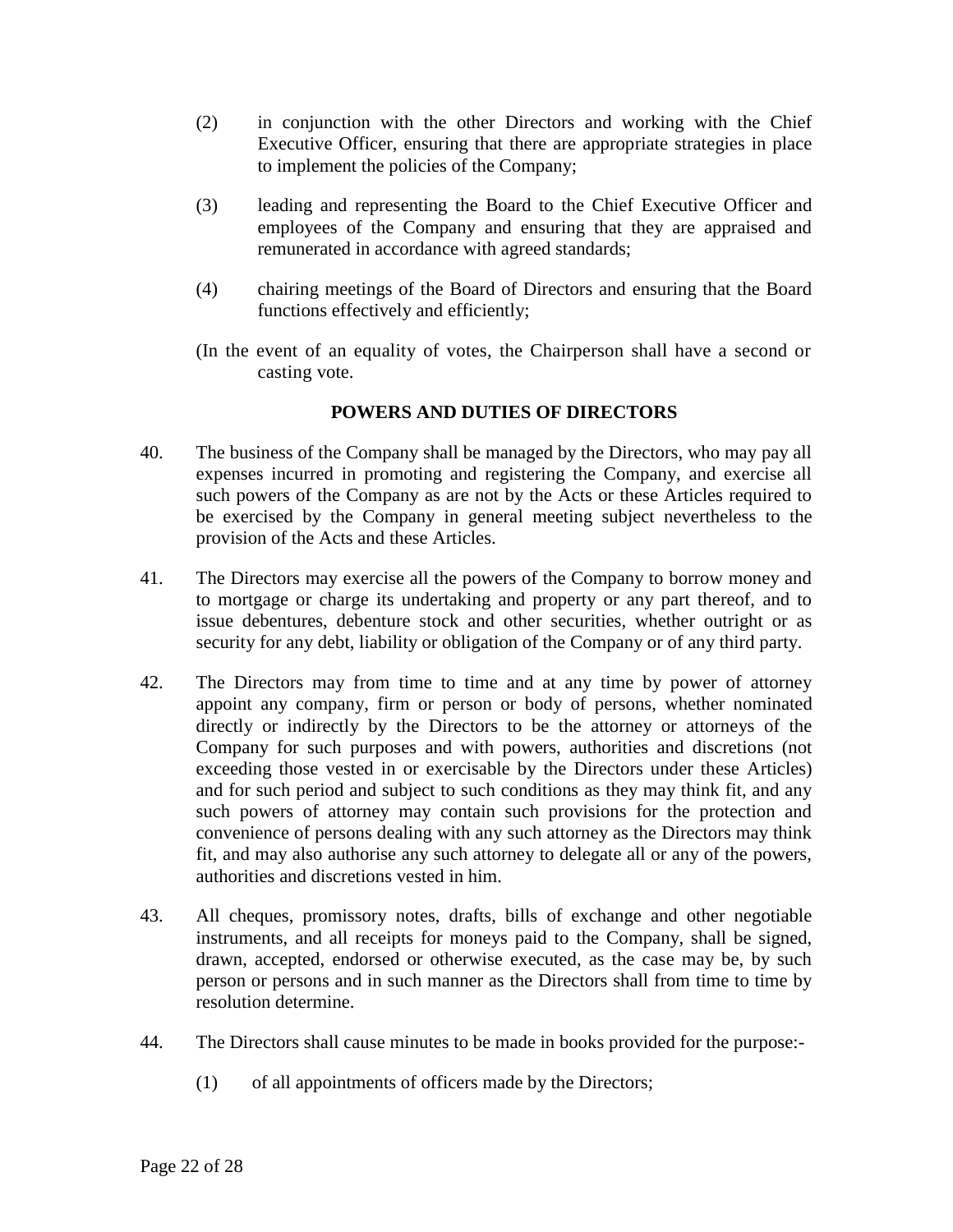- (2) of the names of the Directors present at each meeting of the Directors and of any committee of the Directors;
- (3) of all resolutions and proceedings at all meetings of the Company, and of the Directors and of committees of Directors.

### **PROCEEDINGS OF DIRECTORS**

- 45. (1) The Directors may meet together for the despatch of business, adjourn and otherwise regulate their meetings as they think fit. Questions arising at any meeting shall be decided by a majority of votes. A Director may, and the Secretary on the requisition of a Director shall, at any time summon a meeting of Directors. If the Directors so resolve it shall not be necessary to give notice of a meeting of Directors to any Director who being resident in the State is for the time being absent from the State.
	- (2) A resolution in writing, signed by all the Directors for the time being entitled to receive notice of a meeting of the Directors, shall be as valid as if it had been passed at a meeting of the Directors duly convened and held and any such resolution may consist of several documents in the like form, each signed by one or more Directors.

# **QUORUM**

- 46. (1) Subject to Article 49(2), the quorum necessary for the transaction of the business of the Directors shall be a minimum of one third plus one Directors present in person or such higher number as may from time to time be set by the Directors.
- 47. The continuing Directors may act notwithstanding any vacancy in their number but, if and so long as their number is reduced below the number fixed by or pursuant to the Articles of the Company as the necessary quorum of Directors, the continuing Directors or Director may act for the purpose of increasing the number of Directors to that number or of summoning a general meeting of the Company, but for no other purpose.

### **COMMITTEES**

- 48. The Directors may delegate any of their powers to committees consisting of such member or members of the Board as they think fit; any committee so formed shall, in exercise of the powers so delegated, conform to any regulations that may be imposed on it by the Directors.
- 49. A committee may elect a chairperson of its meetings; if no such chairperson is elected, or if at any meeting the chairperson is not present within fifteen minutes

.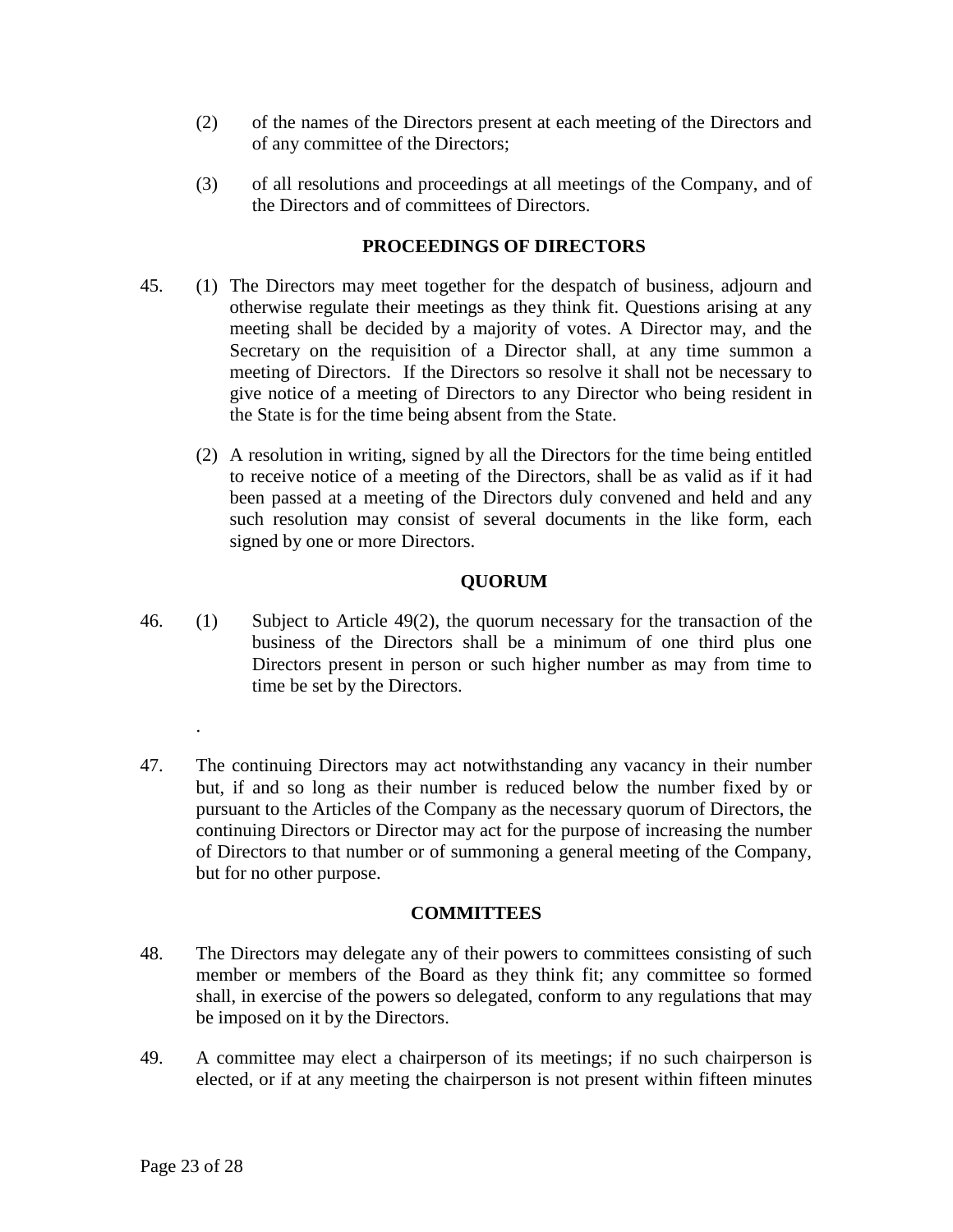after the time appointed for holding the same, the Directors present may choose one of their number to be chairperson of the meeting.

50. A committee may meet and adjourn as it thinks proper. Questions arising at any meeting shall be determined by a majority of votes of the members present, and when there is an equality of votes, the chairperson shall have a second or casting vote.

### **ADVISORY COUNCILS**

- 51. The Directors may establish an Advisory Council or Councils composed of persons who are not Directors of the Company (hereinafter referred to as Councillors) for the purpose of considering and making recommendations to the Directors on any matter referred to such Advisory Council or Councils by the Directors, having such terms of reference which may, without prejudice to the generality of the foregoing, include the evaluation of applications for grant assistance, as the Directors may from time to time prescribe.
- 52. Any Advisory Council or Councils so established shall have no decision-making power and shall operate exclusively to make recommendations to the Directors which recommendations the Directors may accept or reject as they see fit in the Directors' absolute discretion.
- 53. An Advisory Council may elect a Facilitator to chair its meetings; if no such Facilitator is elected, or if at any meeting the Facilitator is not present within fifteen minutes after the time appointed for holding the same, the Councillors present may choose one of their number to be Facilitator of the meeting.
- 54. An Advisory Council may meet and adjourn as it thinks proper. Questions arising at any meeting shall be determined by a majority of votes of the Councillors present, and when there is an equality of votes, the Facilitator shall have a second or casting vote.
- 55. The Facilitator of an Advisory Council established by the Board of Directors shall give sufficient notice of a proposed meeting of the Advisory Council to the Board of Directors, which may in all cases except where the Advisory Council is discharging the functions of an Evaluation Committee (including one established under the National Rural Development Programme or any other Programme established by a Government of Ireland Department) nominate one of the Directors or some other person to attend the Advisory Council meeting as an observer.

# **CONFLICTS OF INTEREST**

56. **On his or her appointment and thereafter where any change occurs, each Director shall furnish to the Company Secretary full particulars of his or her interests which shall include his or her employment, all business interests and community involvement, including voluntary work for charities**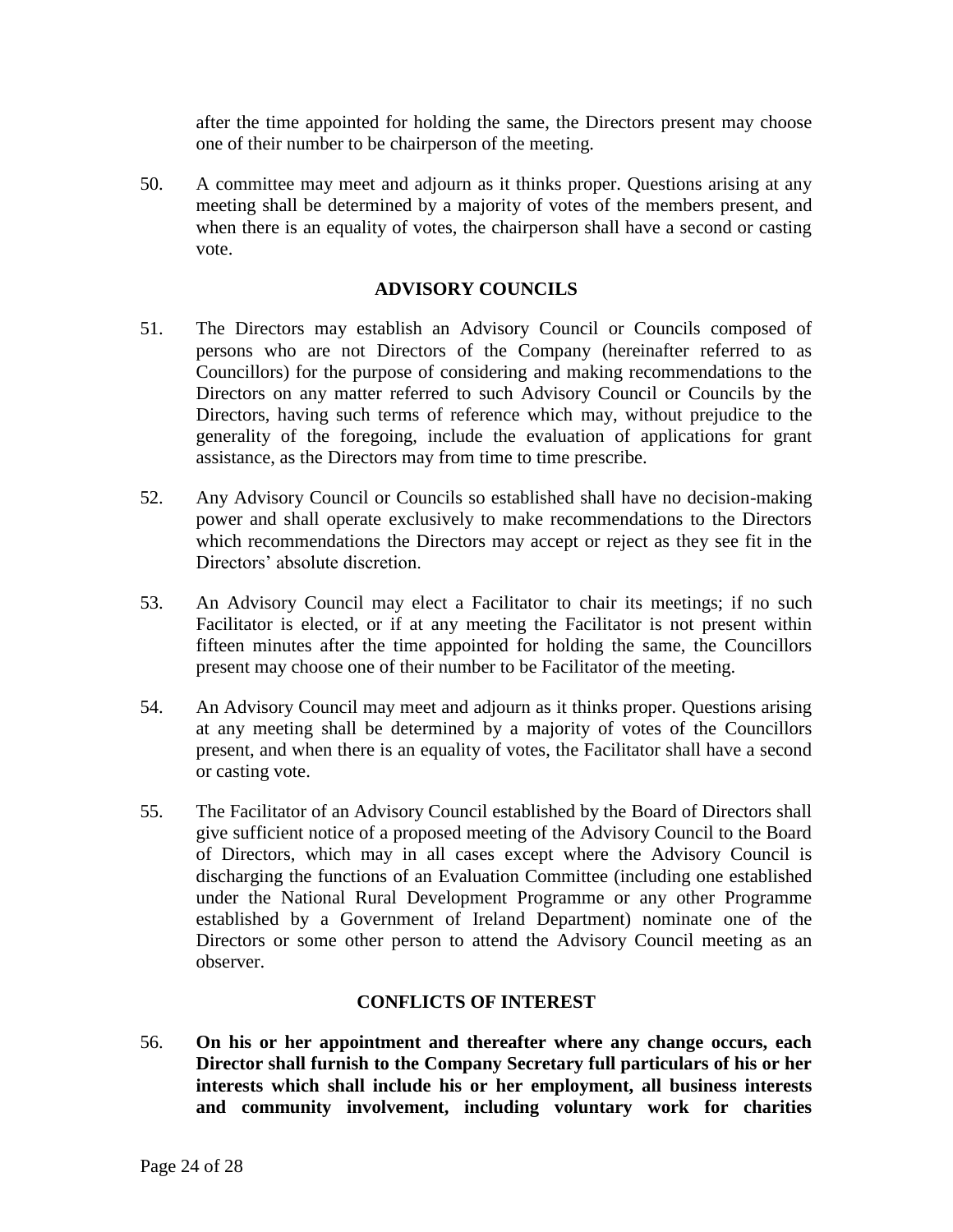**(hereinafter referred to as "Interests") which might involve a conflict of interest or might materially influence the Director in relation to the performance of his or her functions as a member of the Board or his or her partiality. This duty to disclose Interests is without prejudice to the obligation in Article 60 to make specific disclosure of Interests which obligation must always be complied with.**

- 57. Each Director shall declare at a meeting of the Directors of the Company the nature of his or her Interests in:
	- (1) any application to the Company for financial or other support; or
	- (2) any initiative taken by the Company; or
	- (3) any contract or proposed contract with the Company in which a Director, or a person connected with a Director as defined in Article 61, is directly or indirectly involved; or
	- (4) any matter from which the Director, or a person connected with a Director as defined in (3), may stand to benefit directly or indirectly from his or her position as a Director or from the operation of the Company.

The said Director shall be entitled to make a statement to the Board of Directors on the issue and shall answer any questions put to him or her on that issue by any of the other Directors. Following such declaration of Interests, statement and answering any questions that may be put, the said Director shall leave the meeting of the Directors and shall not be entitled to vote on the matter in which he or she is interested. The other Directors shall make a decision regarding such matters described in (1) to (4) in the absence of the said Director and such Director on his or her return to the meeting shall be informed of the decision of the Board of Directors by the Chairperson of the meeting, following which no further discussion of the issue shall take place. In circumstances where a Director is unsure as to whether an interest constitutes an Interest for the purposes of this Article, the Director may inform the Chairperson either orally or in writing and the Chairperson shall, at his or her own discretion and having regard to good governance and best practice, determine whether the Interest constitutes an interest for the purposes of this Article.

- 58. **A Director shall be deemed to have an Interest for the purpose of Article 60 where a person connected with that Director has such an Interest and the Director could be expected to be reasonably aware of the existence of that Interest and for this purpose a person is connected with a Director if that person is –**
	- **(1) that Director's spouse, parent, brother, sister, child or step-child, other relative or co-habitee;**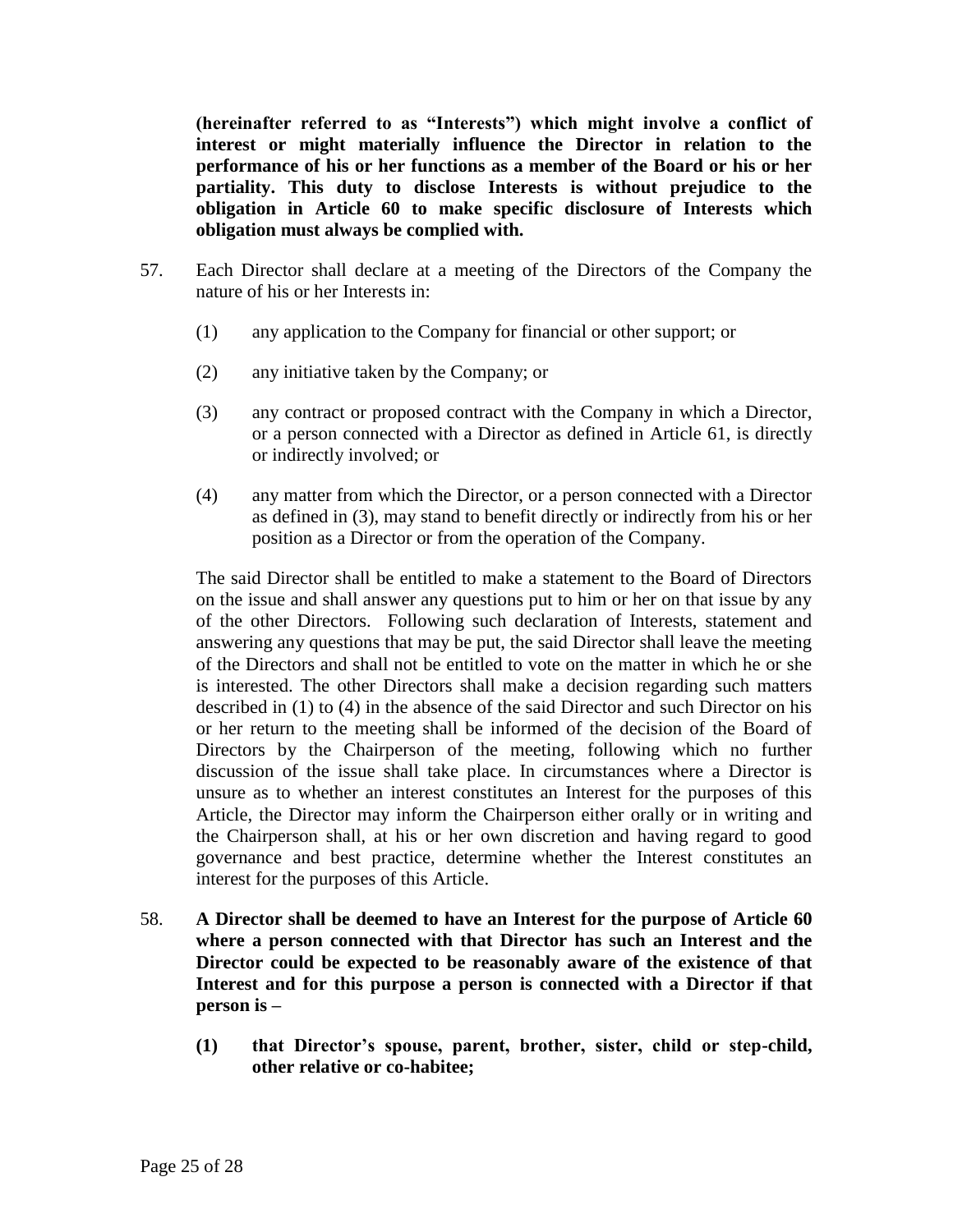- **(2) a body corporate controlled by a Director within the meaning of Section 220(5) of the Companies Act 2014;**
- **(3) a person acting as the trustee of any trust, the beneficiaries of which include the Director or the persons at (1) or (2); and**
- **(4) a person acting as a partner of a Director or of any of the people at (1) to (3) above.**
- 59. A Register of Members' and Directors' Interests shall be maintained by the Company and shall include such Interests as may be declared in accordance with Article 59 and Article 60.
- 60. Nothing herein contained shall prevent the Directors from voting on (and being counted in the quorum at any meeting to pass) a resolution to purchase Directors' and Officers' Liability Insurance against any liability referred to in Section 235 of the Companies Act 2014 for any Director or officer, past or present, of the Company.

### **CHIEF EXECUTIVE OFFICER**

61. **The Directors from time to time may appoint any person (not being a Director) to the office of "Chief Executive Officer" for such period and on such terms as they think fit, having regards to norms applying to similar posts in the public and private sector, and fix, determine and vary his duties, powers and functions. The Directors may revoke such appointment, but without prejudice to any claim such Chief Executive Officer may have for damages for breach of any contract of service between him and the Company. A Chief Executive Officer shall not be a member of the Board of Directors or any committee of Directors, he shall not attend meetings of Directors except on the invitation of the Board and he shall not be entitled to vote at any meetings of Directors.**

### **SECRETARY**

- 62. The Secretary shall, and any Assistant or Deputy Secretary may, be appointed by the Directors for such term and upon such conditions as they think fit; and any Secretary or Assistant or Deputy Secretary so appointed may be removed by them.
- 63. A provision of the Acts or these Articles requiring or authorising a thing to be done by or to a Director and the Secretary shall not be satisfied by its being done by or to the same person acting both as Director and as, or in place of, the Secretary.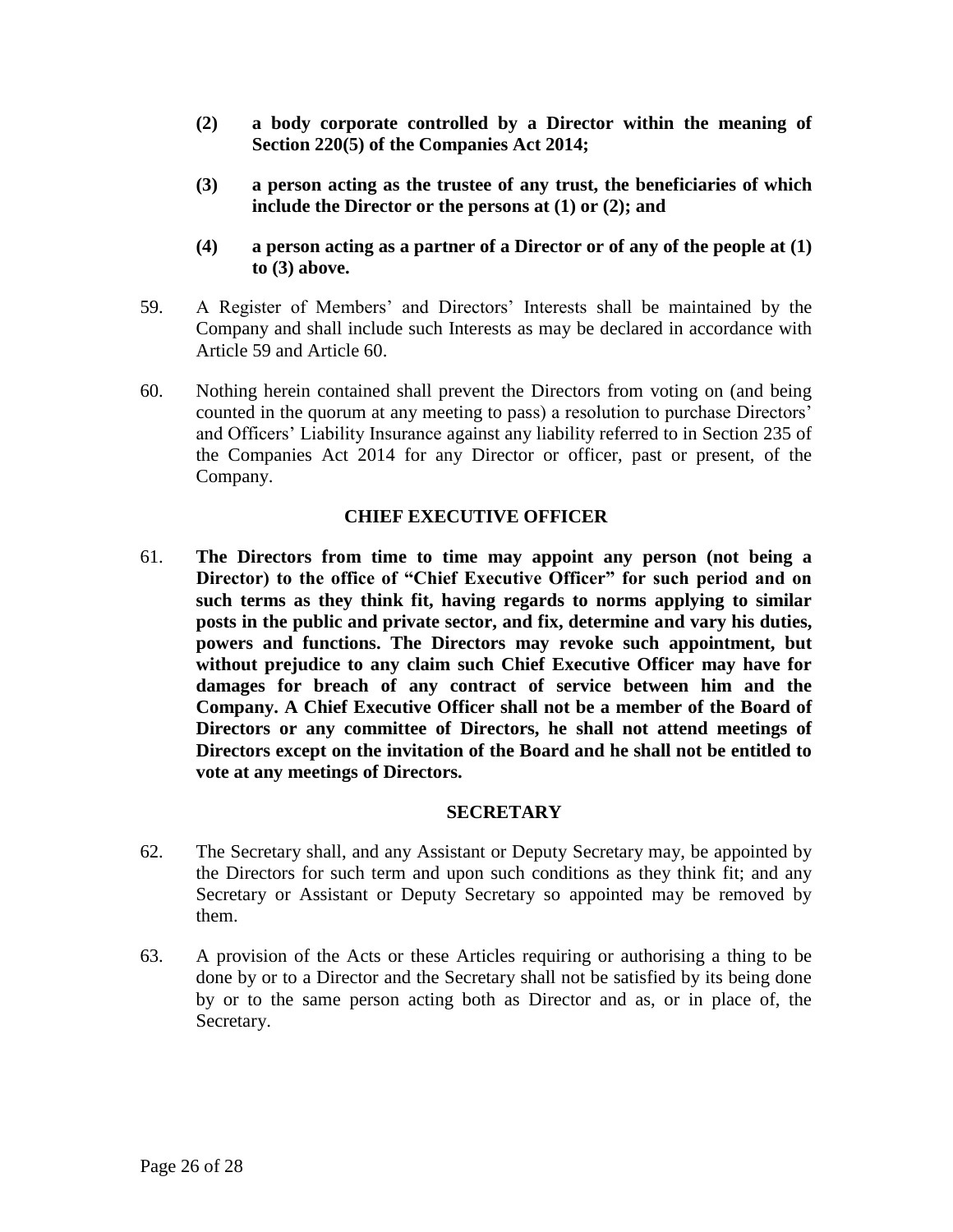#### **THE SEAL**

64. The seal shall be used only by the authority of the Directors or of a committee of Directors authorised by the Directors in that behalf, and every instrument to which the seal shall be affixed shall be signed by a Director and shall be countersigned by the Secretary or by a second Director or by some other person appointed by the Directors for that purpose.

#### **ACCOUNTS**

- 65. The Directors shall cause proper books of accounts to be kept relating to:-
	- (1) all sums of money received and expended by the Company and the matters in respect of which the receipt and expenditure takes place;
	- (2) all sales and purchases of goods by the Company; and
	- (3) the assets and liabilities of the Company.
- 66. Proper books shall be deemed to be kept if they comply with section 281 of the Companies Act, 2014 and give a true and fair view of the state of affairs of the Company and explain its transactions.
- 67. The books shall be kept at the office or, subject to section 283 of the Companies Act, 2014, at such other place as the Directors think fit, and shall at all reasonable times be open to the inspection of the Directors.
- 68. The Directors shall from time to time determine whether and to what extent and at what times and places and under what conditions or regulations the accounts and books of the Company or any of them shall be open to the inspection.
- 69. The Directors shall from time to time in accordance with the Acts cause to be prepared and to be laid before the Annual General Meeting of the Company such profit and loss accounts, balance sheets, group accounts and reports as are required by the Acts to be prepared and laid before the Annual General Meeting of the Company.
- 70. A copy of every balance sheet (including every document required by law to be annexed thereto) which is to be laid before the Annual General Meeting of the Company together with a copy of the Directors' report shall not less than 21 days before the date of the Annual General Meeting, be sent to every person entitled under the provisions of the Acts to receive them.

### **AUDIT**

71. Independent auditors shall be appointed and their duties regulated in accordance with the Acts.